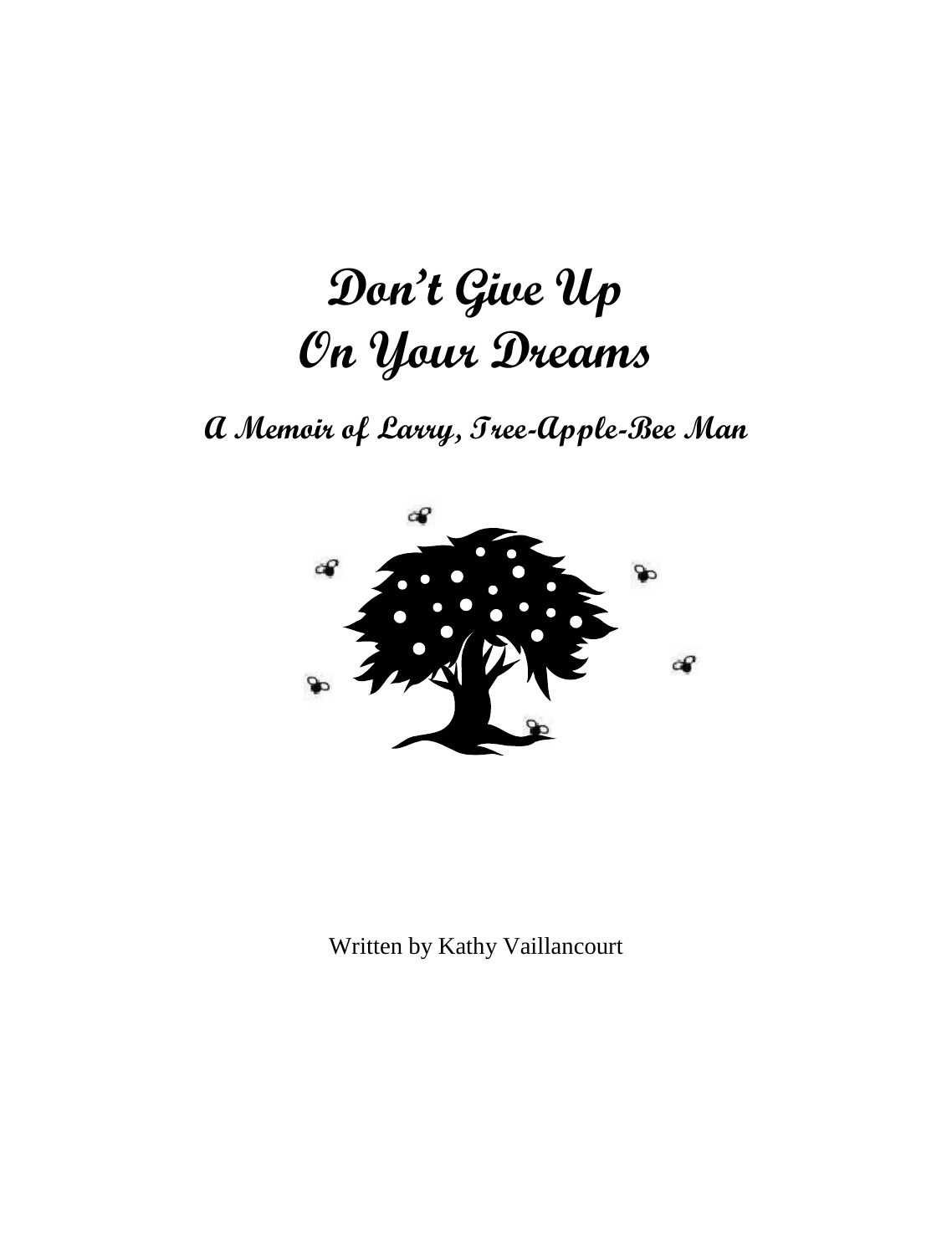A featured book in the *Million Decisions* series

―Storytelling is the most powerful way to put *ideas into the world today."* -Robert McKee

The books in the *Million Decisions* series highlight people who have at least one characteristic in common they set a direction for their lives and then persevere in the journey, making a million tough decisions to move toward their goal. Should I sleep longer this morning or go to work? Do I paint the living room wall to cover the scratch or go to work? Do I find other excuses for not getting to work, like listening to the radio, watching TV, taking a nap, surfing the web, texting acquaintances, dreaming of easier work, more money, a bigger house, a faster car, and so on? To be human is to make a variety of decisions each and every day. But the people in *A Million Decisions* have made at least 30 years of hard decisions in pursuit of unusual and praiseworthy goals, and in the process they have created lives that teach and inspire.

By the numbers…

30 – The average number of years each adult devotes to the realization of a lifelong goal.

100 – The tough decisions made each day to pursue the goal. 10,950 – The days in 30 years.

1,095,000 – The tough decisions made over 30 years to pursue the goal.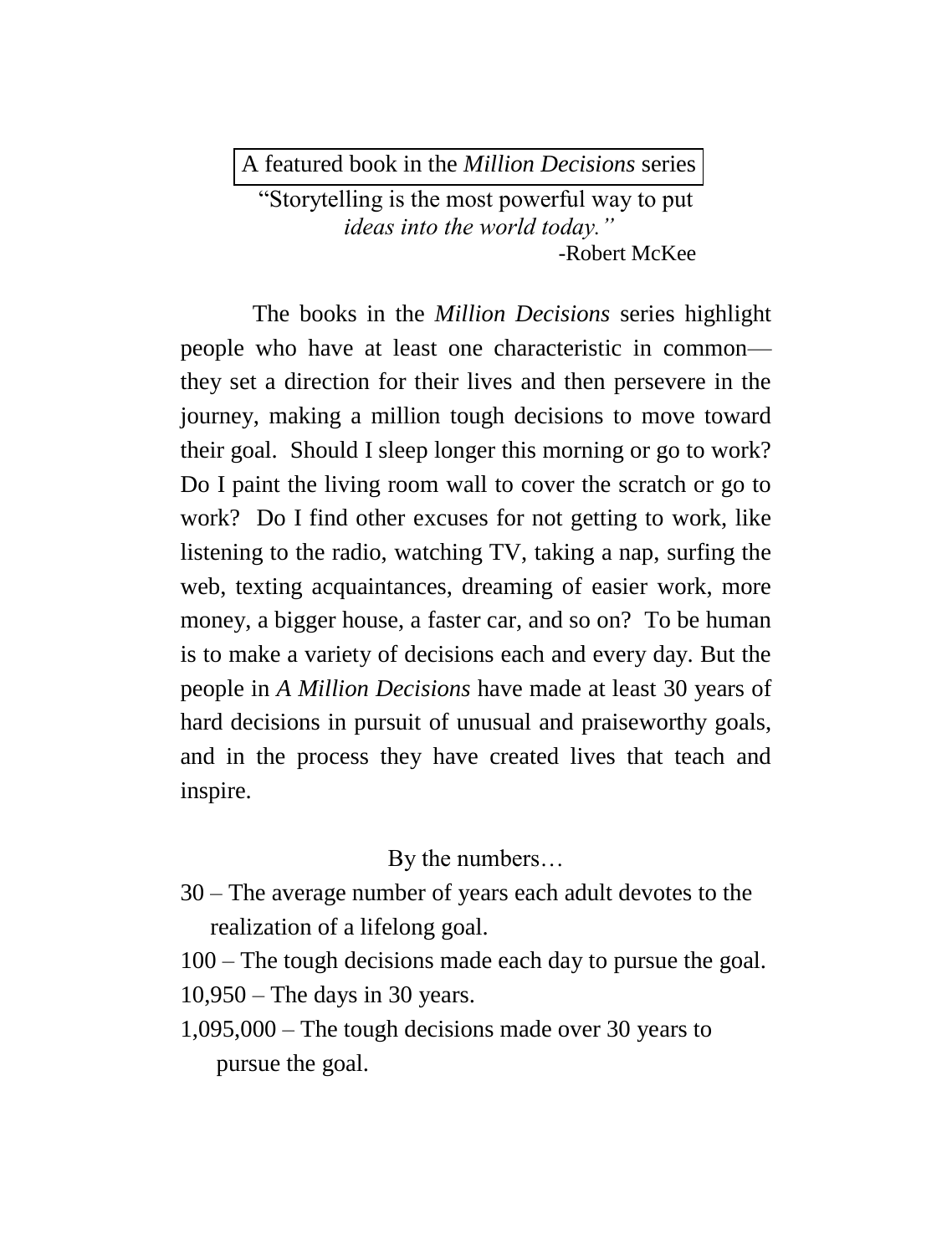# *Don't Give Up on Your Dreams A Memoir of Larry, Tree-Apple-Bee Man*

by Kathy Vaillancourt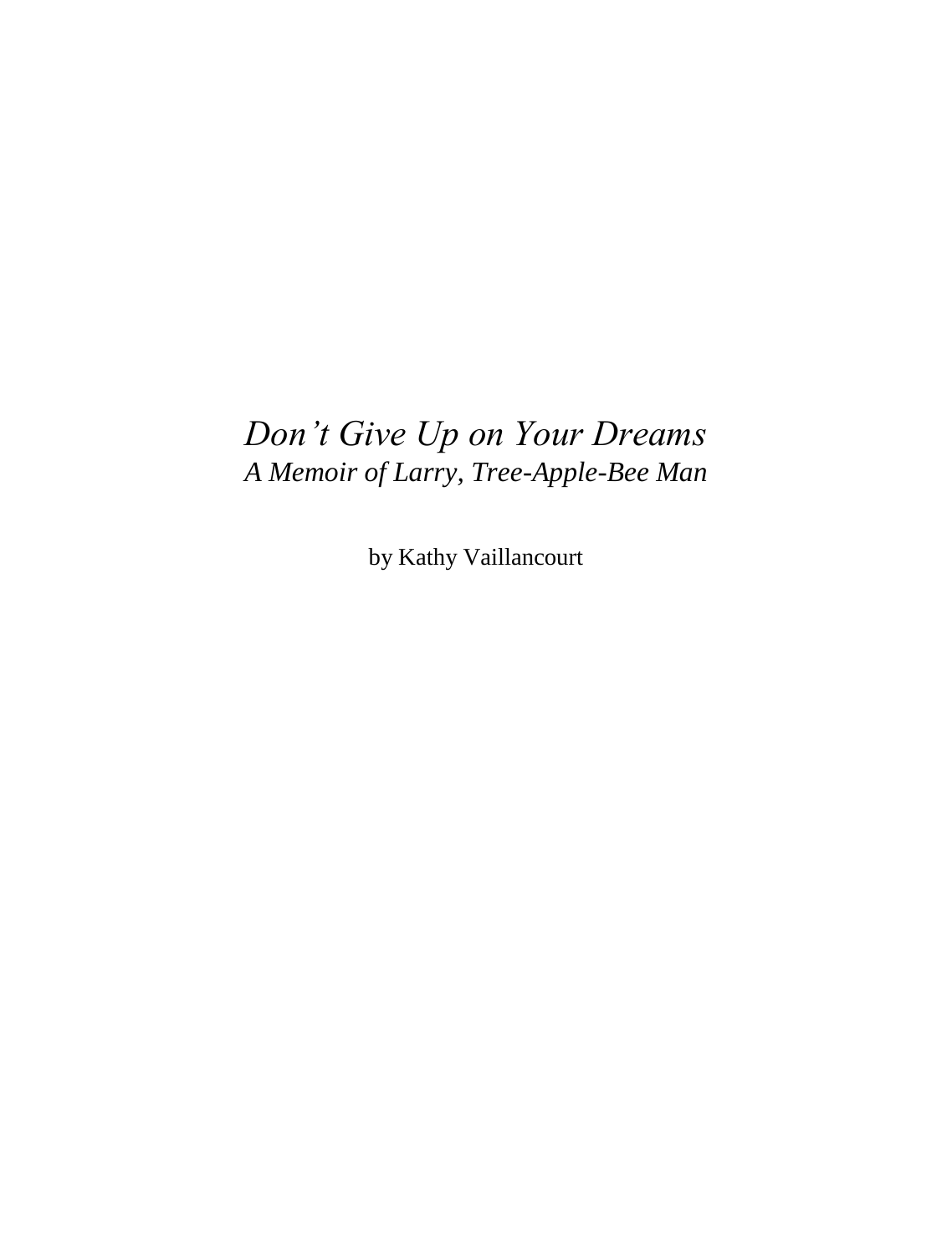## *Don't Give Up on Your Dreams A Memoir of Larry, Tree-Apple-Bee Man*

by Kathy Vaillancourt

Copyright ©2010 Kathy Vaillancourt All rights reserved.

Published by Dan and Kathy Vaillancourt [dvailla@luc.edu](mailto:dvailla@luc.edu) www.memoirforchange.org

Cover Design by Kathy Vaillancourt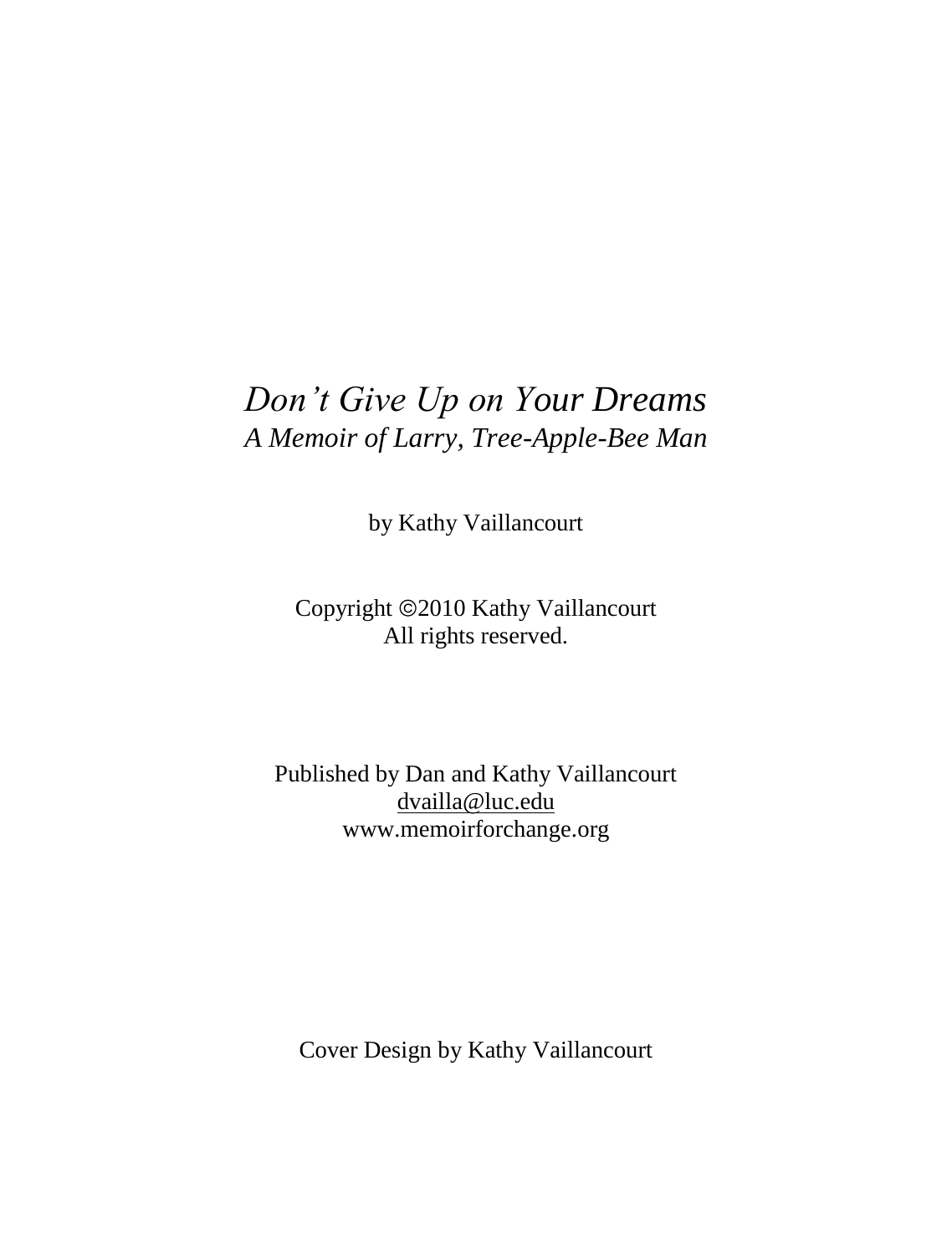

*"I was a tree nut from day one. Then the bees buzzed and turned my head. Why, I think they're both in my blood."*

Larry requested that some identifiers (including his last name) be omitted so that he can remain anonymous. Therefore, I cannot introduce to the readers the person behind the story. I can tell you, however, that at the age of 69, Larry is still in love with nature, and he is still pursuing his dreams.

> Kathy Vaillancourt September 27, 2010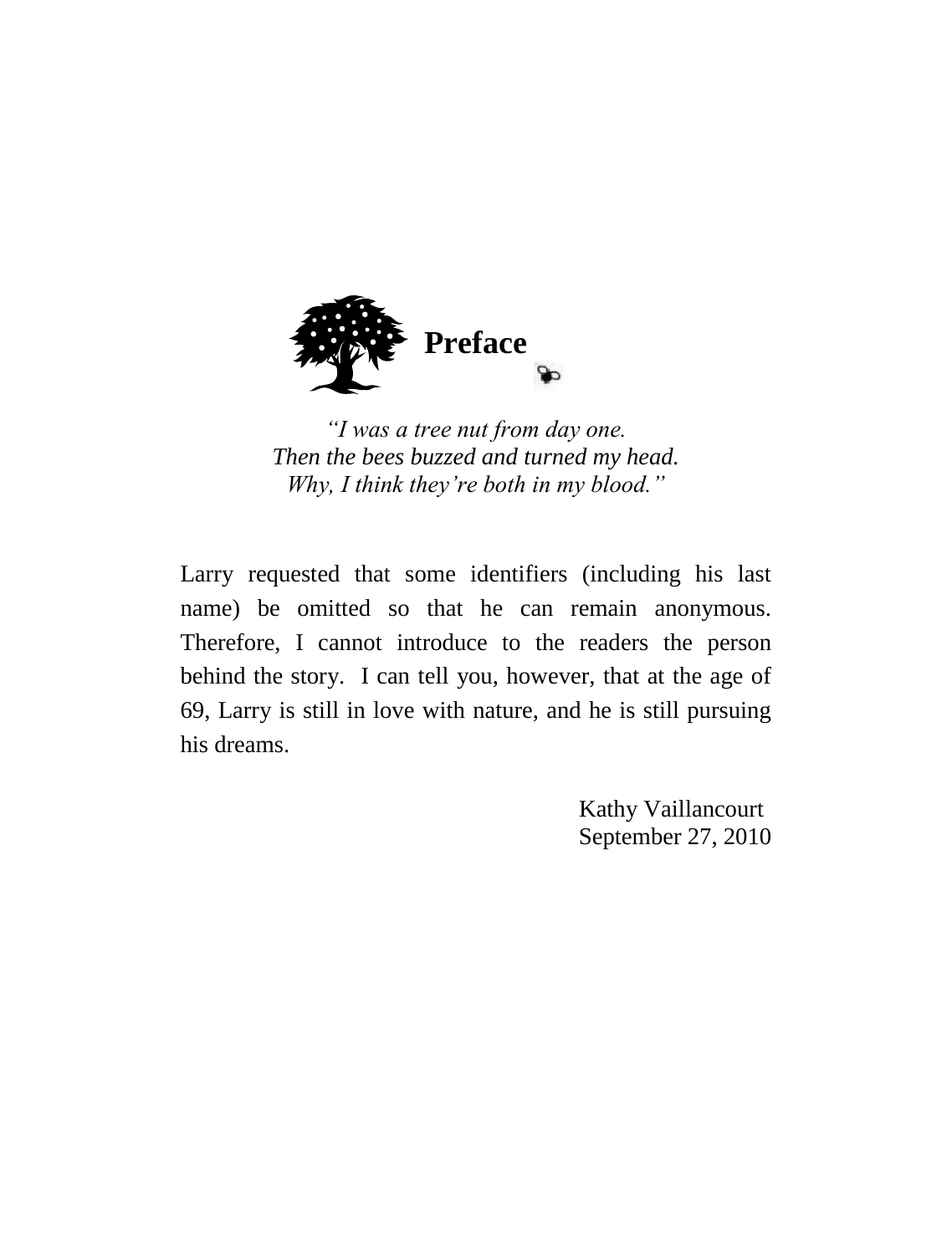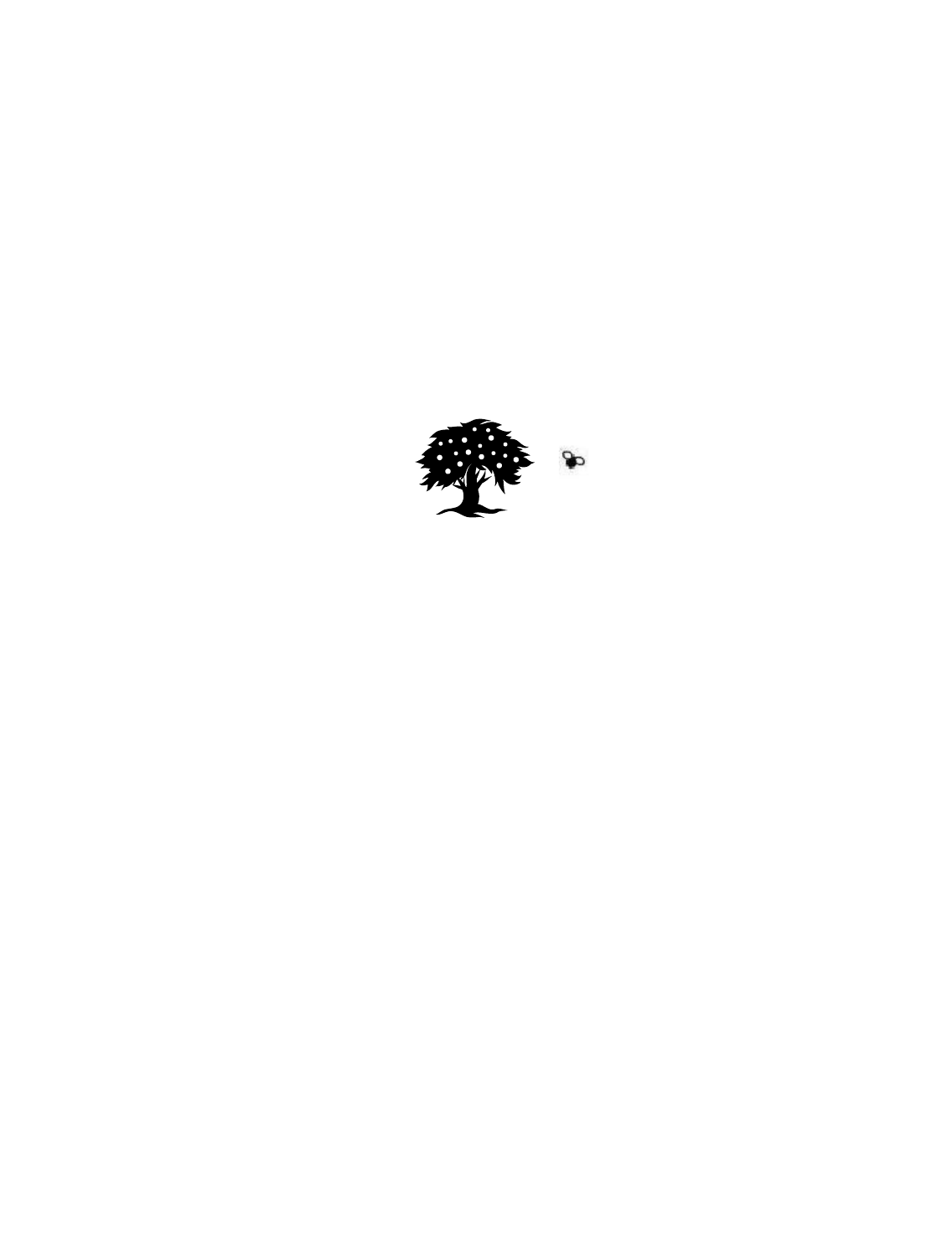

### *Tree Roots*

"You were a tree nut from day one," Pa once told me. ―Whenever your Ma and I took you out in the baby carriage, we'd have to stop at every tree on the street so you could touch them."

I don't remember as far back as my baby carriage days, but I think I was three or so when I started pestering my folks to find out everything they knew about trees. Pa answered most of my questions when we went for long walks on weekends. We lived on the banks of the Rock River in Illinois, and we'd head upriver until we reached a 200-acre county park. Why, we'd spend whole afternoons tramping through the woods, and Pa would name all the trees. "That's an elm over there, Larry, and…well, I'll be… look at that big sycamore next to it! They're not usually found this far north. A real beauty, isn't it? Oh, that one there is a hickory, and the one next to it is a white oak." Then he'd show me the different kinds of bark and leaves on each of them, so that I could start naming the individual trees myself.

One day we came across a burr oak tree stump. Pa knelt next to it. "Know how old this tree was, Larry?"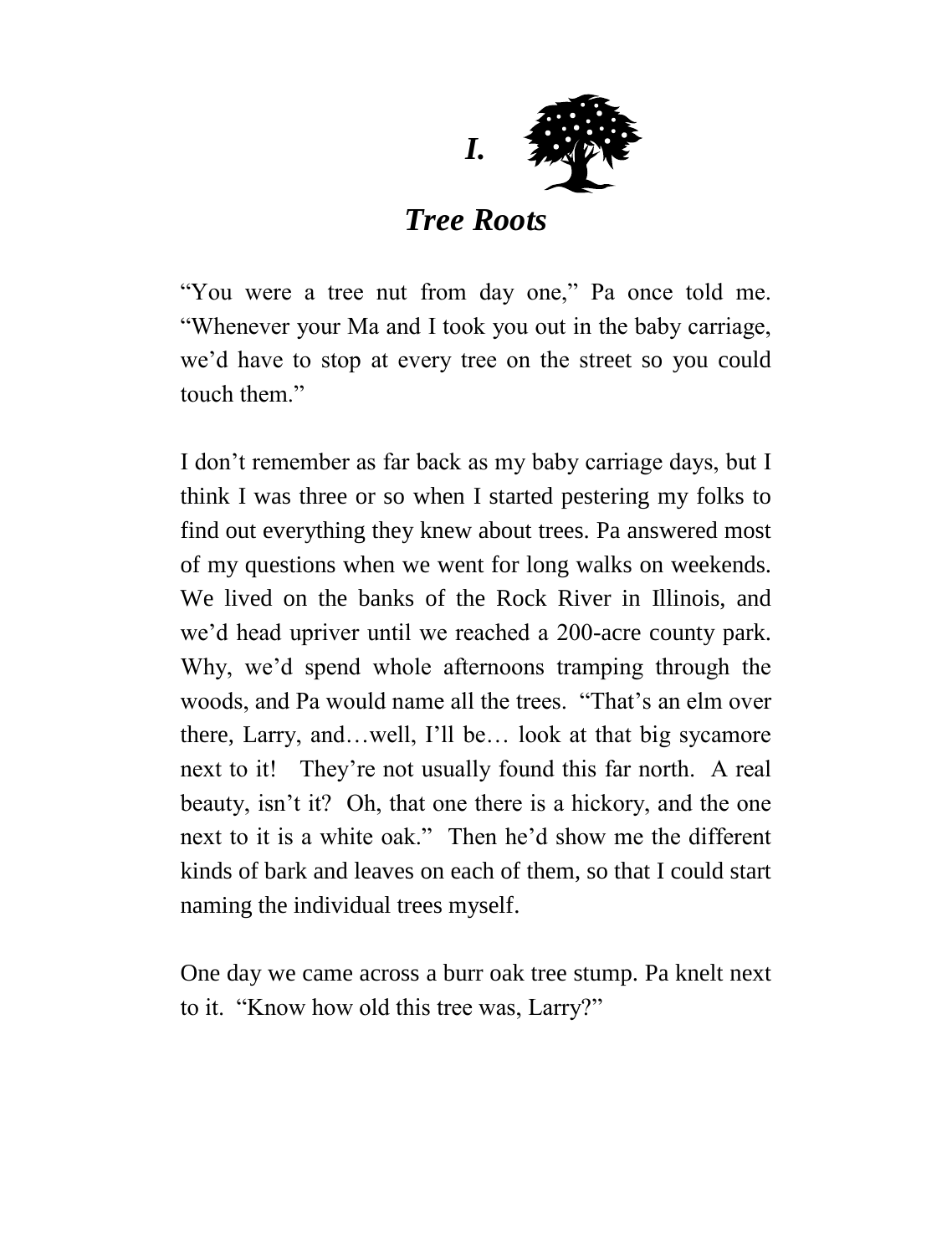Before I could answer, he took my right hand and pulled me down next to him. "See all those rings? Each one equals a year's growth for the tree."

"How come some of the rings are thicker than others, Pa?"

"Rain, plain and simple. The thick rings tell you there was a good amount of rain those years, and the thinner ones mean dry years."

I sat down next to the stump and counted the rings. Thirtytwo. Twenty thick ones and twelve thin ones. Wet wins over dry. Interesting stuff. Then I stood up on the stump and looked at all the trees around me. "Pa, one day I'm going to get some land and make my own tree park. And I'll plant plenty of apple trees so Ma never runs out of applesauce or apple pies."

Pa smiled. "No reason why you can't."

When Pa and I weren't out walking among the trees, we were sitting at the kitchen table eating up all the interesting information in the tree books we got at the library. Why, between Pa, the county park, and books, I was getting the best tree education a boy could ask for. But I liked learning the best from Pa. Why, he knew a little bit about a lot of things because he had always been an adventure man, never afraid to try something new. He started out as a schoolteacher to support the family, but after three and a half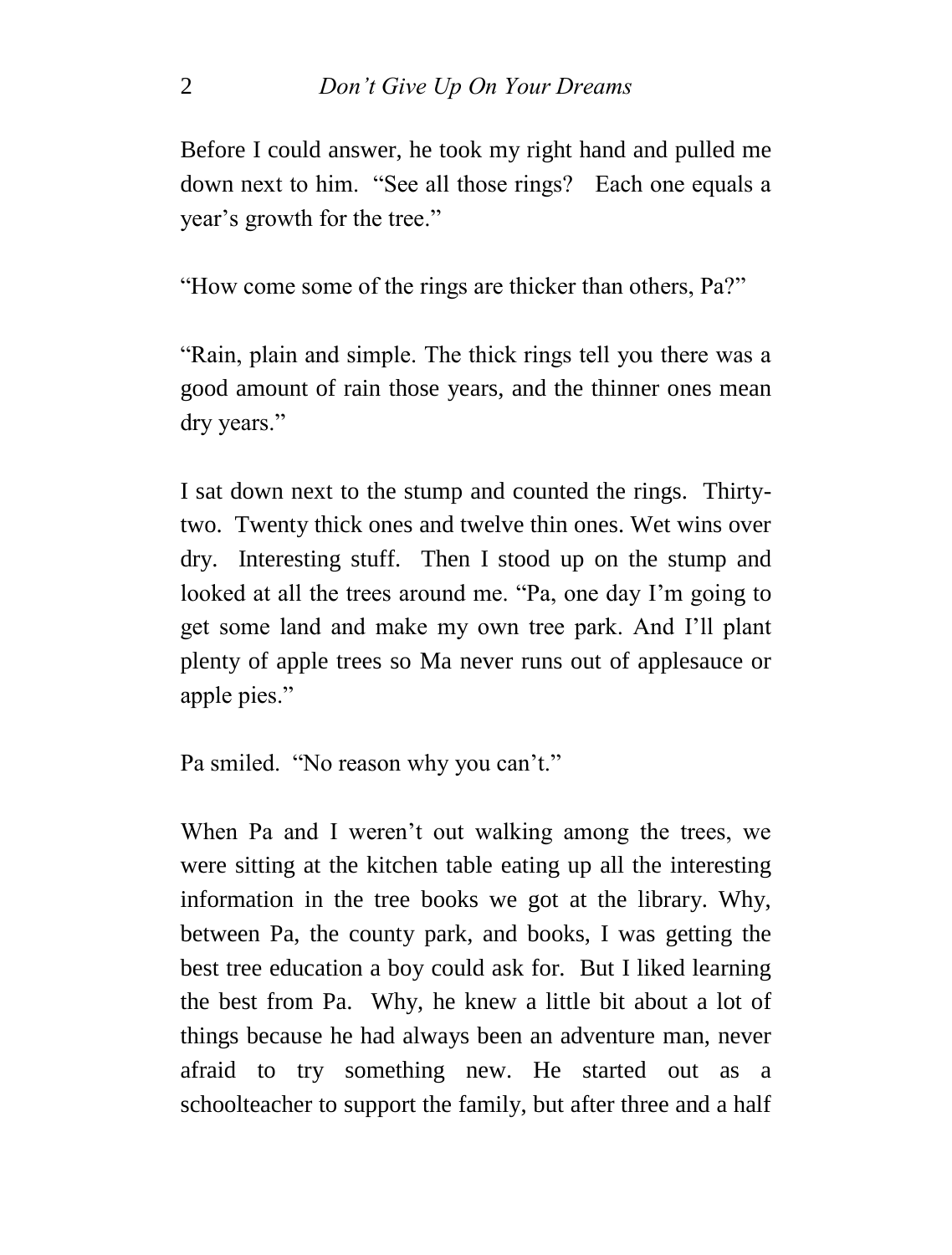#### *Tree Roots* 3

years he gravitated toward engineering. He had always been a good mechanic, loved anything mechanical. He was also a plant man, always reading about one new plant or another. When I was ten years old, Pa had gotten a subscription to *Reader's Digest*, and one day he was reading about a fortyniner who went to the gold fields in California and didn't find anything. So, this unsuccessful prospector got on his horse after loading his saddlebags with sequoia seeds and moved to Oregon to settle down there. According to the article, the man planted those seeds and produced trees five feet in diameter. The story interested Pa to the extent that he rode around until he finally found a place to buy a packet of sequoia seeds.

Our house was already filled with pots sprouting all sorts of things. Ma was into flowers and vegetables, so there were gladiolas, hibiscus, tomatoes, peppers, green beans, and other such plants scattered around the living room. Why, she even tried planting peanuts one time. And Pa was into orchids, too. It was fun watching all those plants grow, but it was pure exhilaration when Pa planted the sequoia seeds, about a dozen of them. Before he planted the first seed, he held one up, no smaller than a grain of rice. "Hard to believe a seed this small can produce a giant tree." Then he planted the seeds in the potted soil, and placed the pots around the living room and kitchen.

I watched him water and fuss over the sequoia plantings every day. I was interested, but I just wasn't sure what to do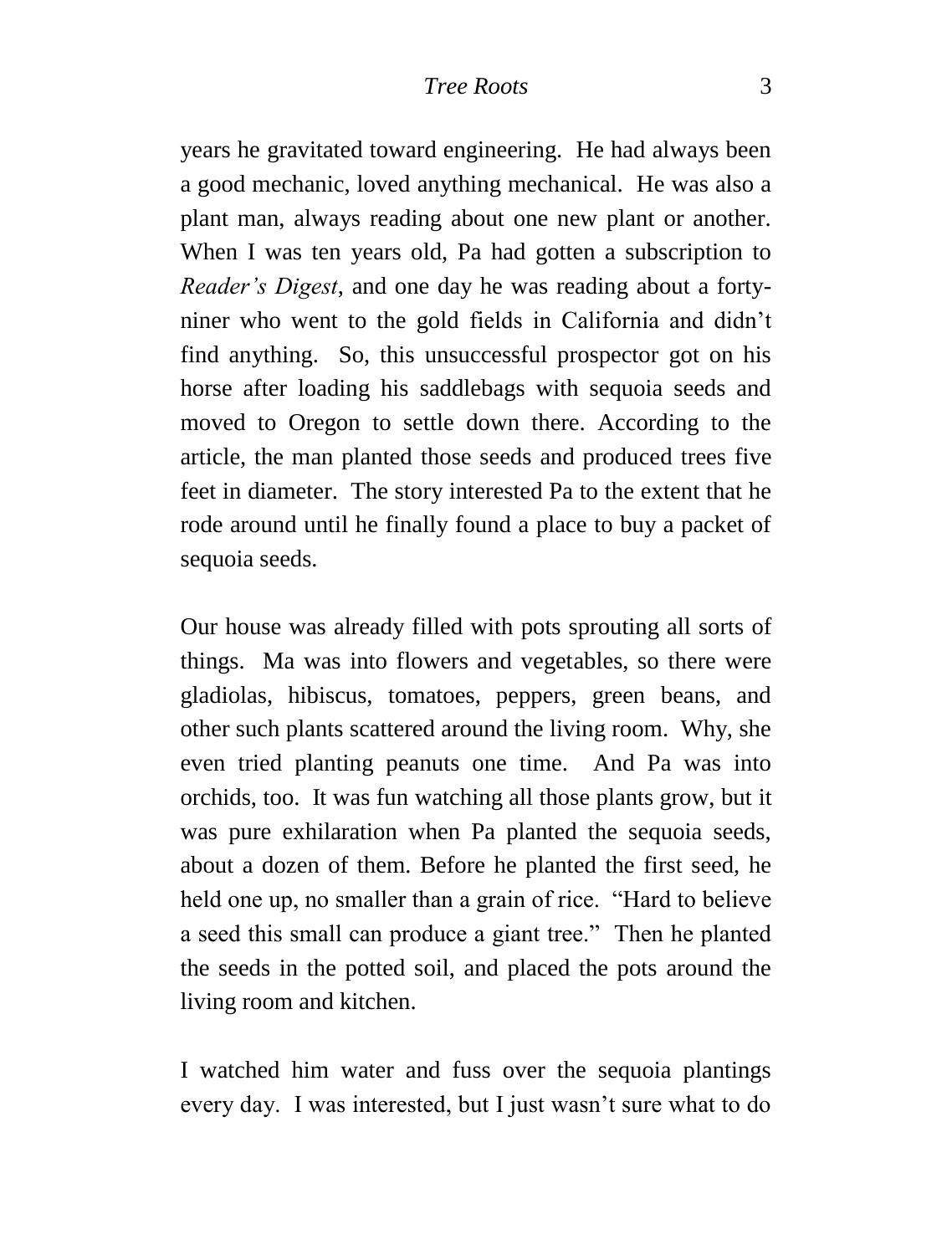with the interest I felt. And so I watched. When the seeds started sprouting and growing a bit, I imagined that our house would turn into a miniature forest. One day I showed Pa the seedling on the side of the kitchen sink. It was no more than a quarter of an inch tall. "This one's going to be the biggest, Pa. It's taller than the other ones." That night I dreamt about having a yard full of sequoias as wide as my house and as tall as the sky that I could show off to my friends.

Pa tried two or three times to plant the sequoia seedlings out in the back yard, but they all died. He found out later from a tree book that sequoias didn't grow in our area. Why, we'd have to live in a place like California or Oregon to have any success. But Pa didn't get discouraged. The whole thing was an adventure to him, and he figured he had learned something new.

Two years later, when I was 12 years old, I started collecting local tree seeds, and I built myself a two by three tree nursery in the back yard. One day I was raking and hoeing the area, when Pa came home from work.

"Planting some vegetables?"

"Trees, Pa. I'm making my own nursery." I put down the hoe, and picked up the rake. "I guess if I ever want to have my own tree park, I'll need some experience."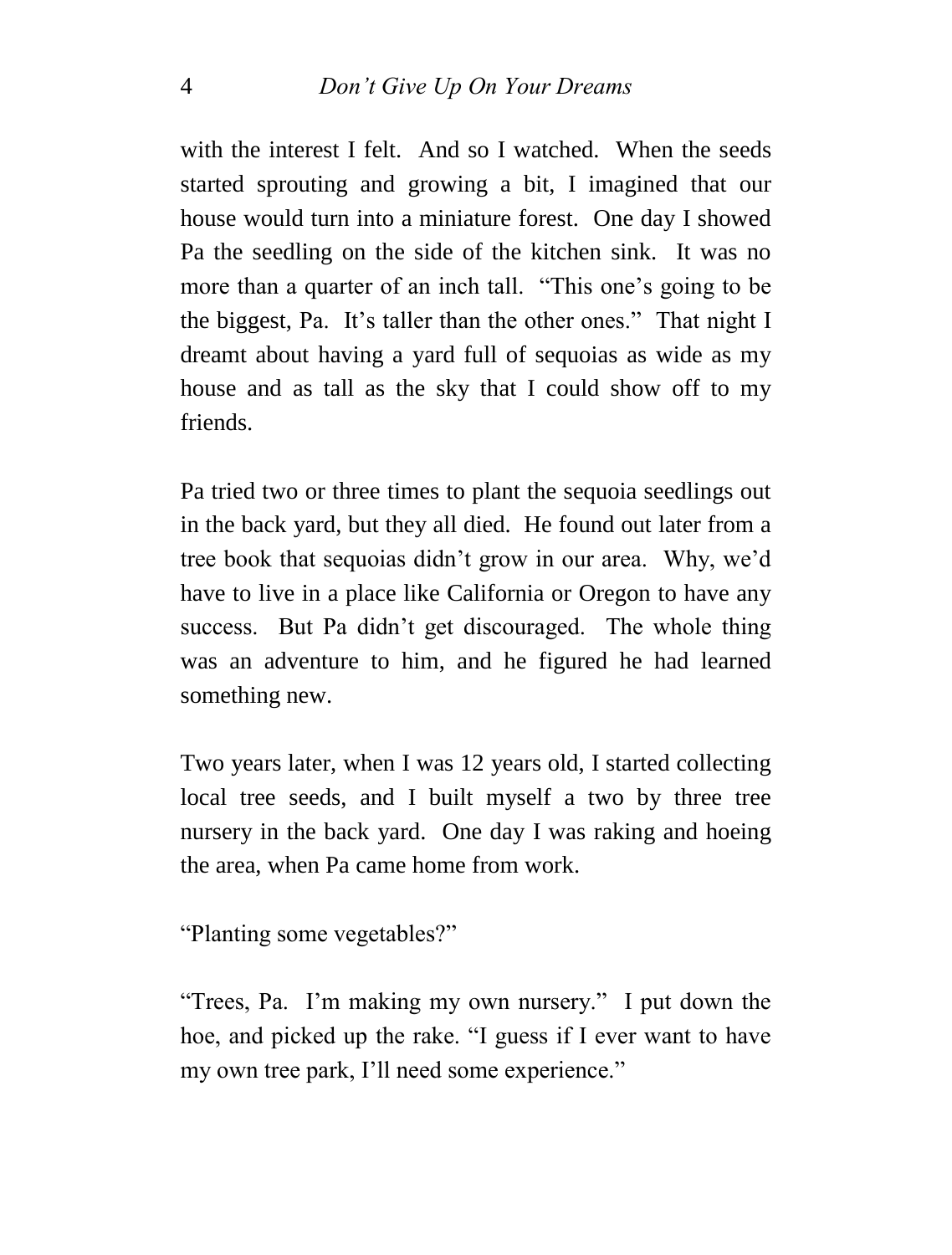"Any special kind of trees?"

I leaned the rake against my body, reached into my back jeans pocket, and pulled out packets of red cedar, red pine, Norway spruce, and red delicious apple.

Pa looked at the seeds. "Interesting." Then he picked up the hoe and started moving the dirt with me. "Sure you don't want to start them in the house? Lots of rabbits out here, you  $k$ now"

―I bought some hardware cloth. You know, kind of a mesh that's been dipped in zinc. Supposed to last forever, they say."

"I guess you did your homework." Pa stopped hoeing for a minute and patted me on the back. "It'll be fun to watch them grow."

It was fun, but hard work, too. Pa helped me set up the mesh to keep out the rabbits, and I woke up many times during the first nights to check and make sure the rabbits didn't somehow get through a corner of the mesh. I checked and double-checked the mesh every day, watering and fussing over the seeds just like Pa did over the sequoias. One night, the closing of the kitchen door woke up Pa when I was going outside to check on the mesh. I was leaning down, checking the corners of the nursery, when he called from the back porch.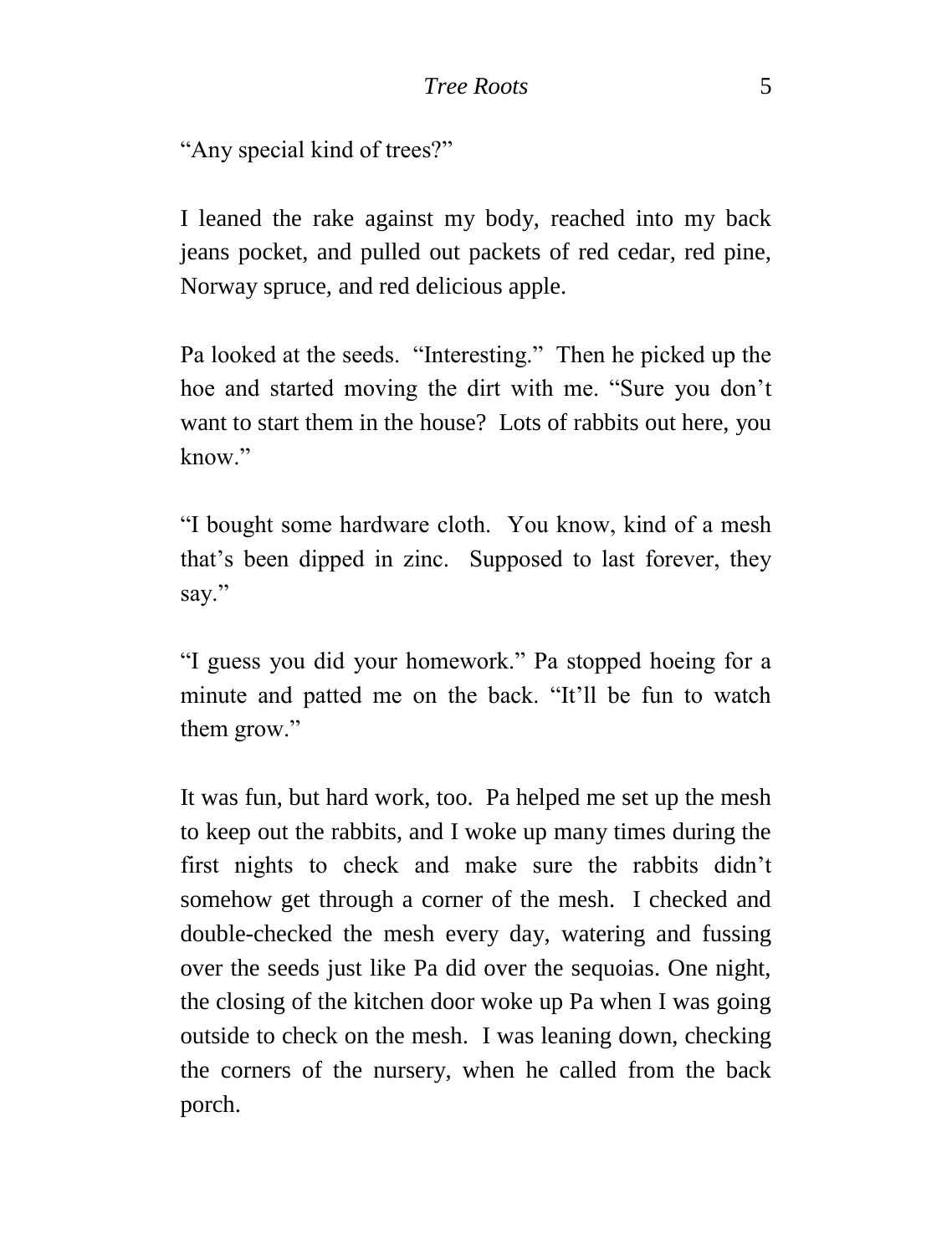"Everything alright?"

"Just checking on the rabbits, Pa." Then I went inside the house, and we sat at the kitchen table to have a glass of milk and a piece of Ma's apple pie.

"I can help you with the weeding this morning, if you'd like," he said.

"Sure, Pa."

Pa and I continued our walks upriver to check the trees along the bank and at the county park. We often worked together on my tree nursery, and my dreams of having my own tree park were getting stronger. But when I started high school, I got my head turned by the bees.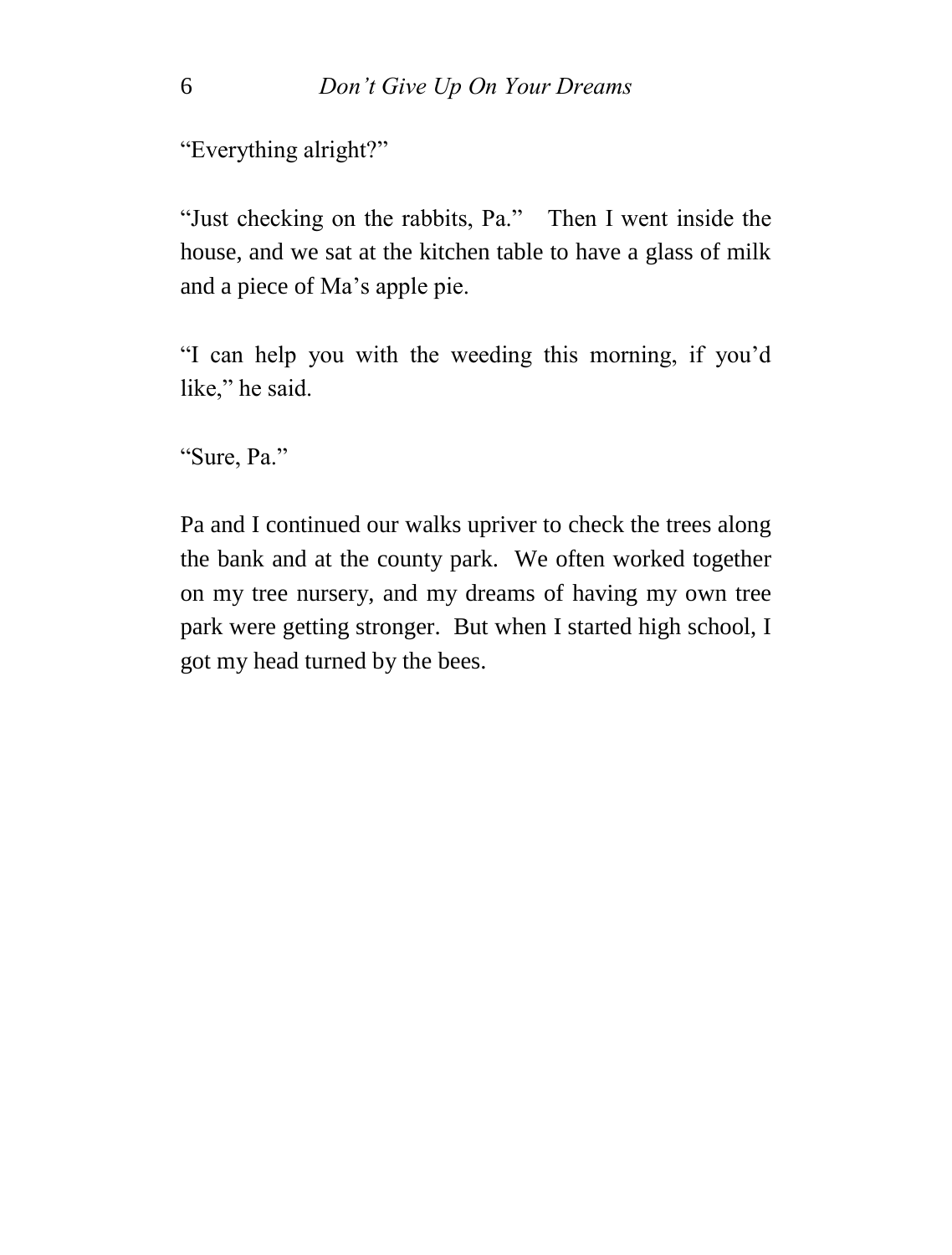

High School never interested me much. There were too many exciting things happening outside the classroom walls. Bees, for example. I remember daydreaming in algebra class my junior year of high school and calculating the honey production of bees. I'd watch the smallest hand on the big black round clock on the wall tick away the seconds, thinking to myself, "Gee, if every one of those seconds was a pound of honey and each hour was a beehive, why, I'd have 3,600 pounds of honey per hour." Then I'd figure how many pounds of honey I'd have by noon. That was the kind of math that interested me. The pounds changed daily, depending on the time I started counting, but the numbers always matched the size of my bee dreams…BIG. When the noon bell rang, I'd run home along the banks of the Rock River, eager to check the beehives Pa and I had built in the back yard.

Before the bees moved to the yard, they set up house in the walls of our kitchen. It was an old house, so old it had square nails, not well built, you know. I can still hear those bees buzzing like hundreds of tiny chain saws as they squeezed their fat bodies through the cracks in the outside walls.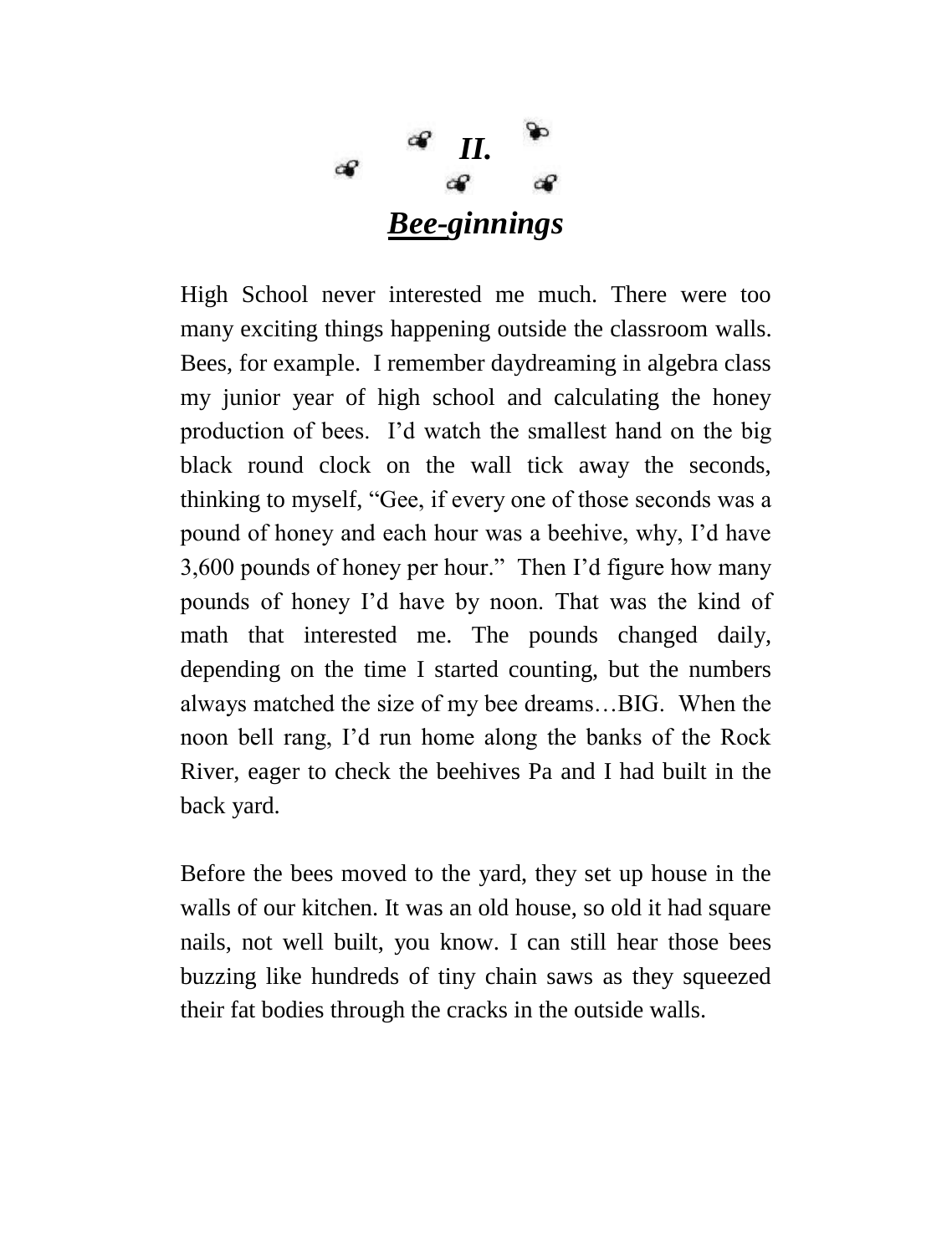Pa bought the house back in 1940, the year before I was born. He actually bought three lots along with the house. "Need to have enough room for your gardens," he told Ma. The land had River Street in the front and the Rock River in the back. I often wondered how many miles the bees traveled downstream before they found the poorest built house to settle in.

For the most part, we didn't pay much attention to the bees, because their flight path was away from the back door. But, an unusual event demanded our attention on June 15, 1957. I was 16 at the time, and had just come in for lunch after doing yard chores. Ma was standing at the kitchen sink washing strawberries and peering out the window.

"Whatcha lookin' at, Ma?"

"Not sure."

On my way to the bathroom to wash my hands, I stopped at the stove and smelled the two apple pies Ma had just taken out of the oven, and I gave a quick stir to the pot of vegetable stew simmering on the front burner. A bowl of fresh cream was sitting on the sideboard, and I was tempted to dip my finger in it. You know, if Ma's kitchen wasn't heaven, then I don't know what was. Nobody could cook or garden like Ma. Her strawberry crops were such that she picked them by the gallon and canned so many that all year round we ate strawberry shortcake, strawberry bread, strawberry pie,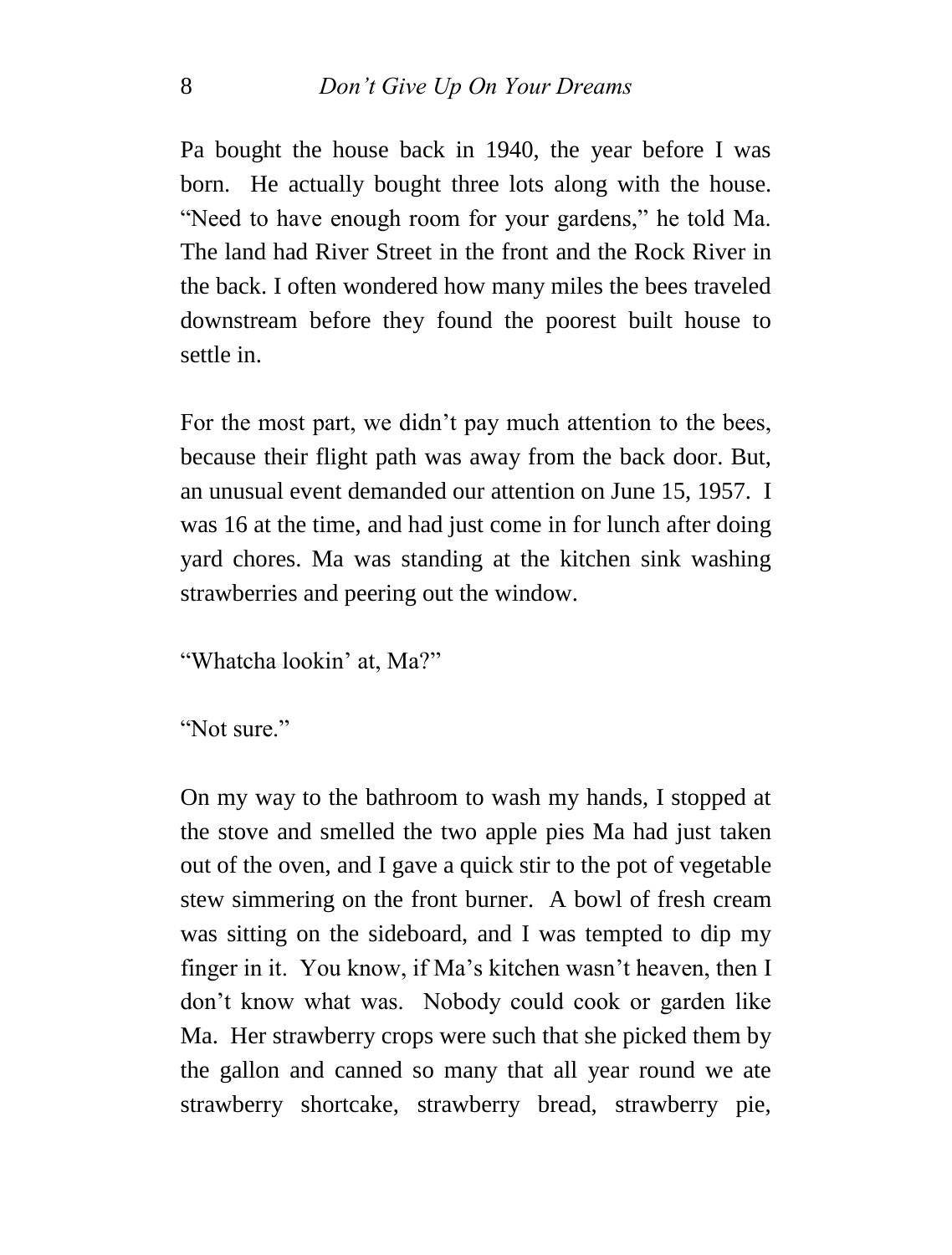strawberry tarts, and strawberry jam. Once when old Doc Peters stopped by to check on an earache I had, why, I half expected him to pull a strawberry or two out of my ears. Ma had a magic touch with vegetables, too. Why, she could whip up the finest pot of stew from the smallest pickings. She'd find some corn nubbins with 20 or 30 kernels on them, a few green tomatoes, some leftover potatoes and what all, and she'd produce the tastiest vegetable stew a man has ever eaten. And could she make applesauce and apple pies! Sometimes she'd have me ride my bike up by the county park to pick dropped apples from a big old Duchess apple tree. She'd wash them, trim them up, and add a cup or two of cinnamon sugar. That sauce and pie were a taste of pure paradise.

Ma was still at the window when I came back from the bathroom. "I think there's a swarm in the old oak tree," she said.

```
"Swarm? You mean, bees?"
```
She nodded her head, never taking her eyes from the tree.

I pushed open the screen door and ran to the large hollow oak next to the riverbank. And, sure enough, about eight feet up there was a black football-shaped mass sitting on a large tree limb. Didn't even look like bees. Just a big bunch of black dots bunched together.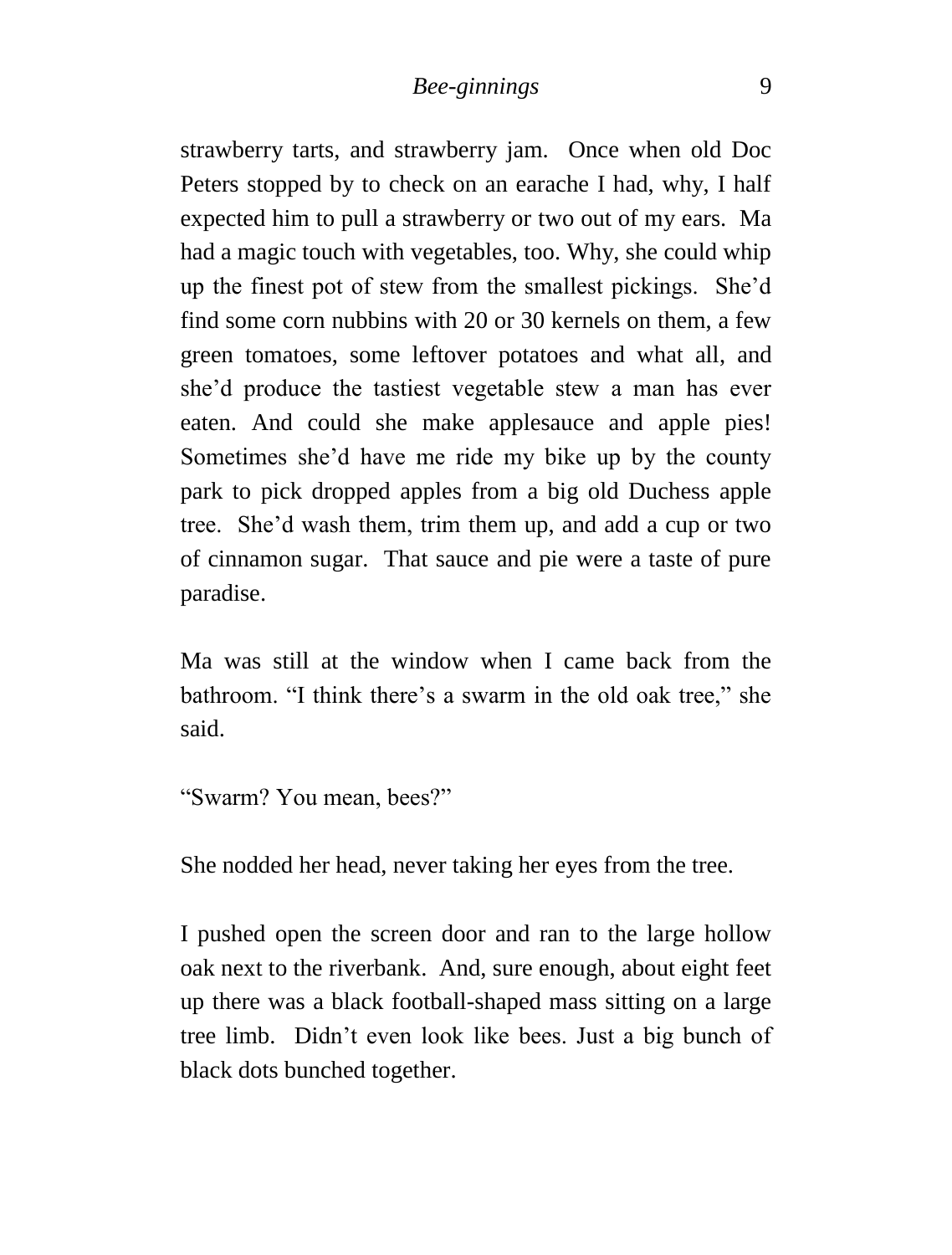Soon after, Pa came home from town, and the two of us just stood and stared at the swarm until Ma called us to lunch.

Pa buzzed the whole lunch hour about the swarm in the oak. Why, he was so excited he talked, chewed, and swallowed almost at the same time. "I know this guy who lives between Rockton and Beloit. Jake something or other. Late 70s, retired, I think. Beekeeper by trade. Maybe he can hive it for us."

Near the end of lunch, Pa turned to me and said, "So, Larry, what do you think? Do you want to keep some bees?"

I hadn't really much thought about it, and so I got up from my chair and walked to the kitchen window. The black swarm was still there, and I felt something stir inside me. Interest, I guess. "Sure, Pa. Bees sound pretty neat."

That night, Pa called the old beekeeper. He expected Jake would ask a lot of questions, but all he said was, "Tommor'a afta'noon. Three a'clock sharp."

The next afternoon, an old rusty Ford station wagon drove into our driveway. Out of it stepped old Jake, barely five feet tall, beanpole thin, bent like a crooked finger, hands and face wrinkled like prunes. But, oh, he was quick as a cat with a dog on its tail when he climbed up the wooden extension ladder to gather the swarm of bees to hive it. I expected him to be wearing some sort of protective covering, but the only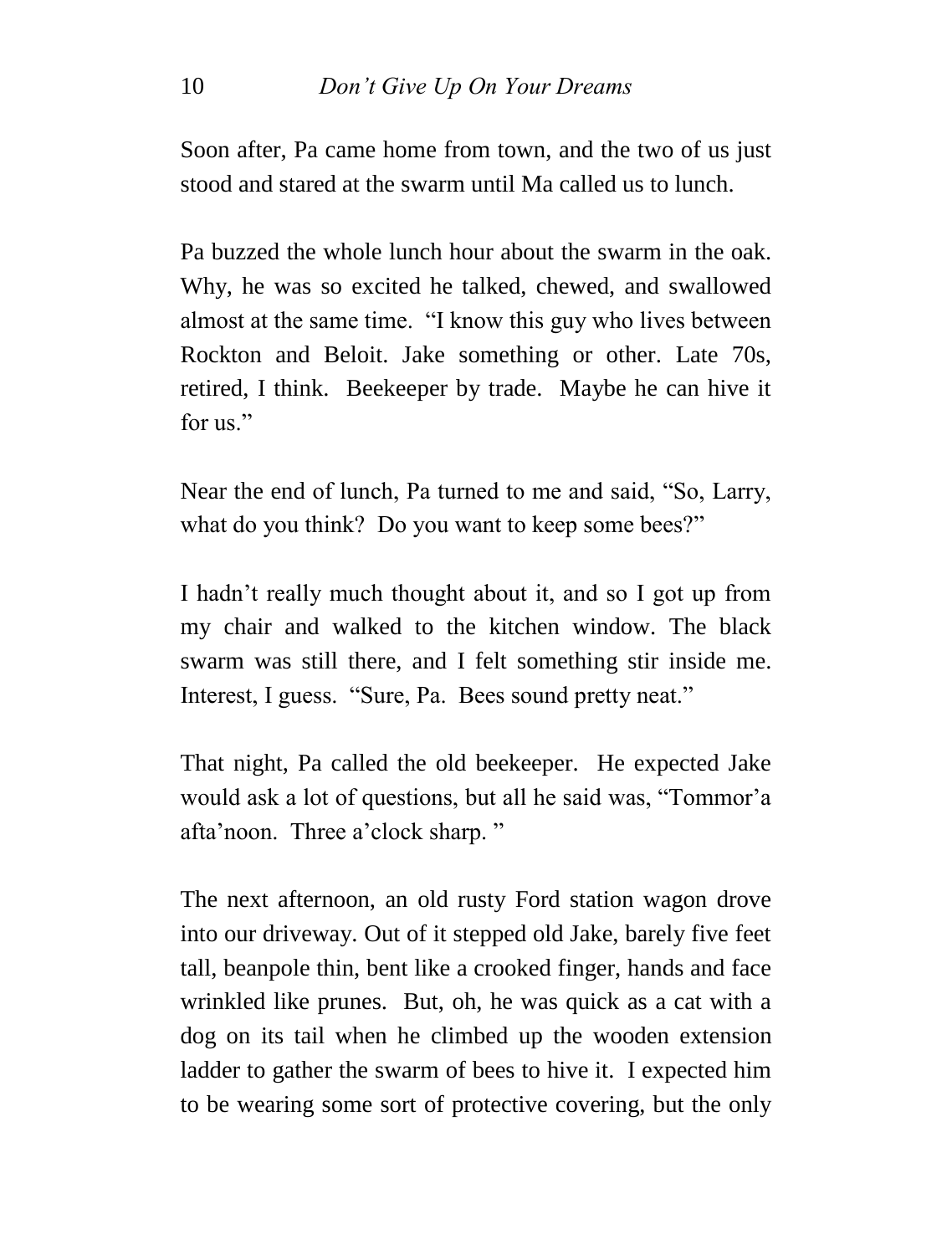gear he had on was a pair of leather garden gloves and a wide-brimmed tan hat with a mesh net dropping to cover his face. He also brought a few other items, a cardboard box with a cover, a square wooden box with a metal-sheathed top (―That's the hive,‖ Pa whispered to me), and a large cloth flour sack. What surprised me the most was that Jake talked to the bees.

―Gall darn, what a bunch of beauties. Don't fret now. Old Jake here will take care of ye." He stood on the top rung of the ladder, pulled a pocketknife from his belt, and cut off some small branches below the limb where the swarm was settled. The bees stirred a bit from Jake's movements, and a few inched closer to his head.

"Watch out you don't get stung," I called up to him.

Jake smiled down at me as he dropped one of the small branches to the ground. "Nothin' to fret about. They all been chowin' down honey. Too fat and lazy to think about stingin'."

I flinched when Jake moved his head and hands closer to the swarm. But what happened next was pure exhilaration.

Jake called down for someone to get the cardboard box and cover and to hold the box directly underneath the swarm.

Pa said to me, "Go ahead, Larry."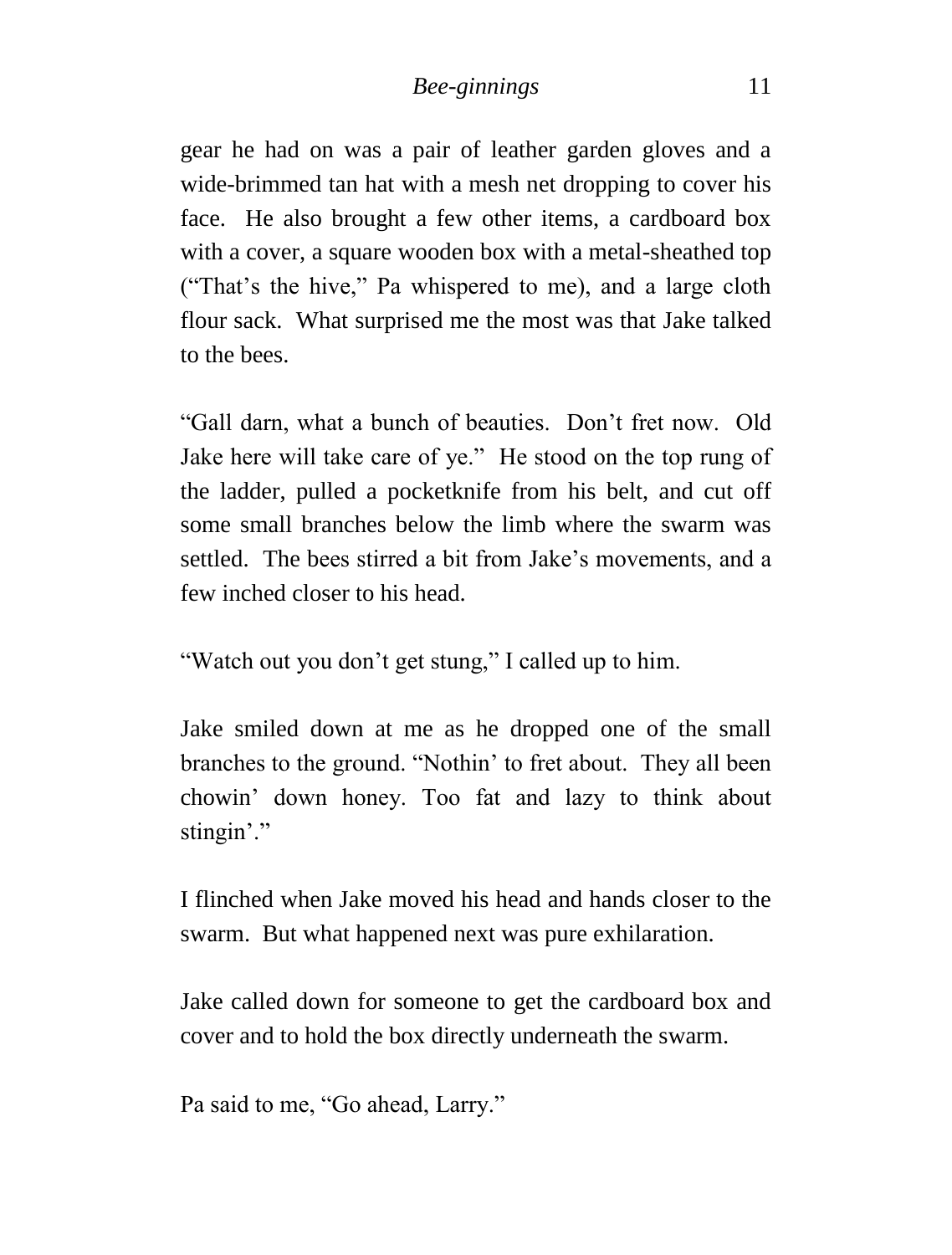I was too excited to be scared, and so I grabbed Pa's six-foot stepladder from the side of the house, put it under the tree, picked up the cardboard box and cover, and climbed up to the swarm.

"Get the box right under 'em," Jake said. "As close as ye can. Ye hold on tight now. These fat beauties are honey heavy."

I put the box cover on the top of the stepladder, gripped the box tightly, and held it under the swarm.

"Hold on tight," he said again. "Don't let go a that box."

He shook the limb, and the swarm fell into the box like a big gooey lump of caramel popcorn left out in the sun. Only a few bees didn't make it into the box, so Jake pushed them gently with his glove. Then he leaned towards me, took the box cover from the top of the stepladder, put it on top of the box, and came down his ladder.

Why, Jake was right. The box felt like there were ten pounds of honey in it. I broke out in a sweat trying to keep hold of the box as I climbed down the stepladder. When my feet touched the ground, I handed the box to Jake.

"Care...ful. Care...ful," he whispered. "Don't wanta wake the sleepin' beauties."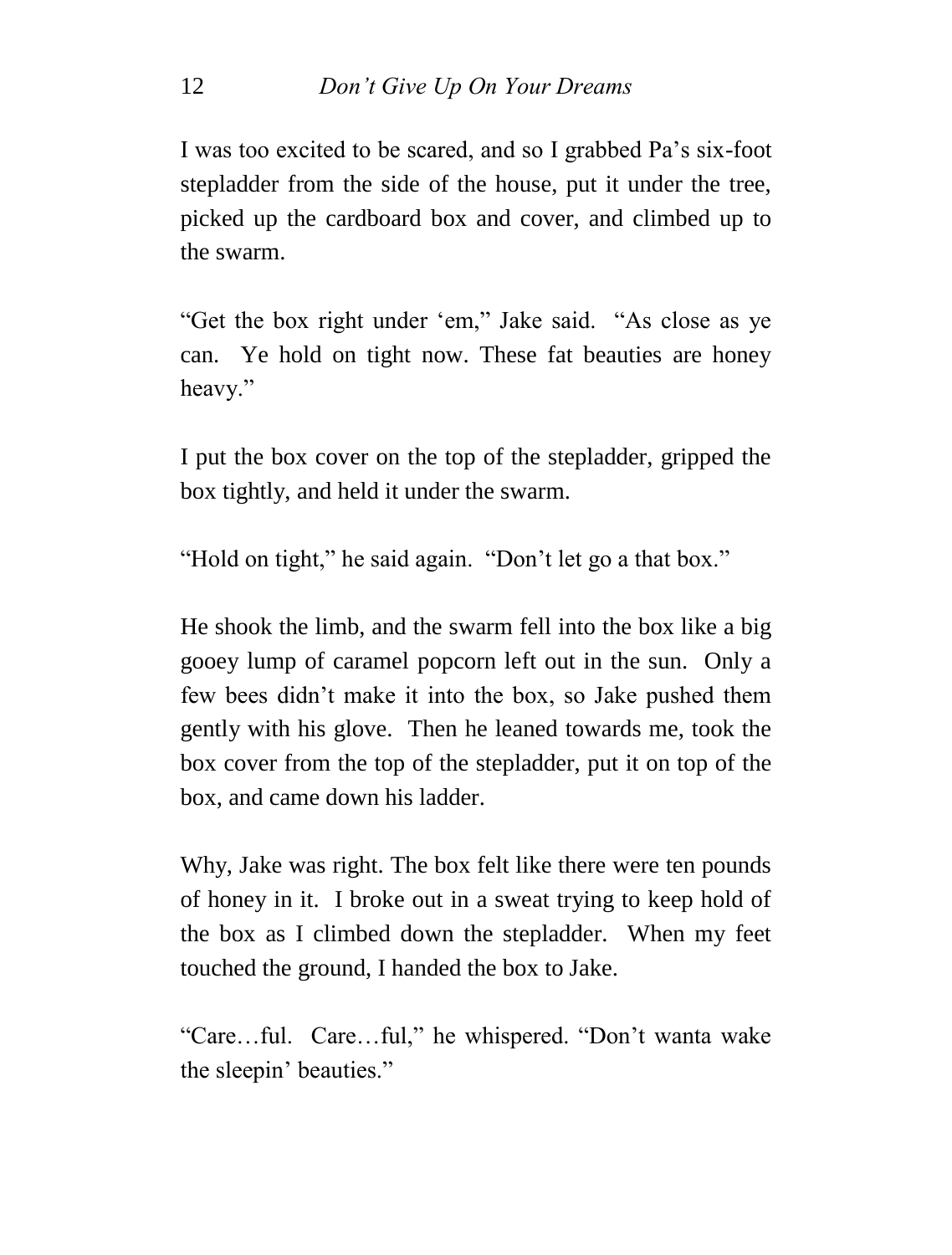He set the cardboard box next to the wooden beehive, picked up the flour sack and laid it out in front of the hive. Then he told me to take the cover off the cardboard box and dump the bees on the sack.

"Do it easy-like," he said.

I dropped the bees slowly onto the sack and watched them squirm around a bit. Then, as if they were a bunch of soldiers obeying a command to march to their barracks, the bees paraded one by one into the hive.

Jake said, "That's what I like. Full co-operation."

I just stood there looking at the hive, not quite comprehending what had just happened.

"Fine job," Pa said as he shook Jake's hand and handed him some money. Not sure how much. Then we all shook hands, and Pa and I walked Jake to his truck. When the old Ford backed out of our driveway, Jake rolled down his window and hollered out: "Hope ye have sweet luck with them beauties.‖ And when his truck hit the street, he sang out, "A swarm in May is worth a load of hay. A swarm in June is worth a silver spoon. A swarm in July is worth a fly."

And that was my first lesson in beekeeping.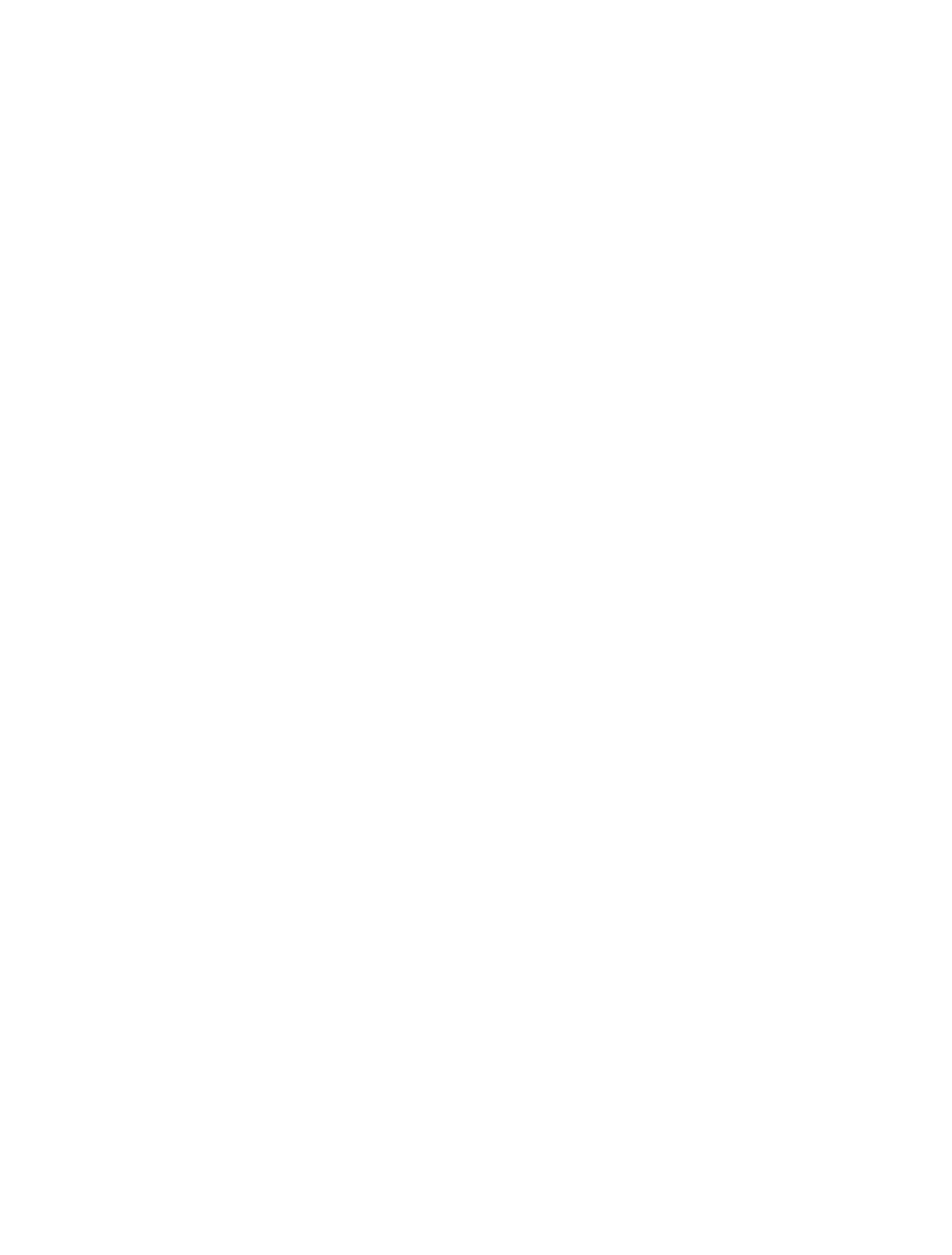

### *A Home for My Bees and Trees*

When I graduated from high school, I had about 50 beehives, and I was still taking care of my back yard nursery. Three of the red cedars I had planted four years earlier were growing well, but I was putting in a lot of hard work to try and save the struggling red pines, Norway spruces, and red delicious apple trees. And I tried to fit college in with the bee and tree work, but that didn't work out. Bees and trees were on my mind from morning til night. I was doing a different kind of schooling. I was learning how to keep a nursery by working with Pa and reading tree books, and I was learning the bee trade from the sharpest beekeeper in the area, Ivan "Bee" Whiting. Why, Ivan had been in the business for 50-plus years, and any man or woman who wanted to know anything about bees came to him with questions. That's the kind of reputation he had. And he was about the nicest man I ever met, besides Pa, that is. When Uncle Sam called me to the army for two years, Ivan took care of my bees as a favor to me. And when I came home, I found out that he had built my hives up to 100.

A few days after I came back from the army, Pa asked, "You still planning on getting some land? Or will you work in town for awhile?"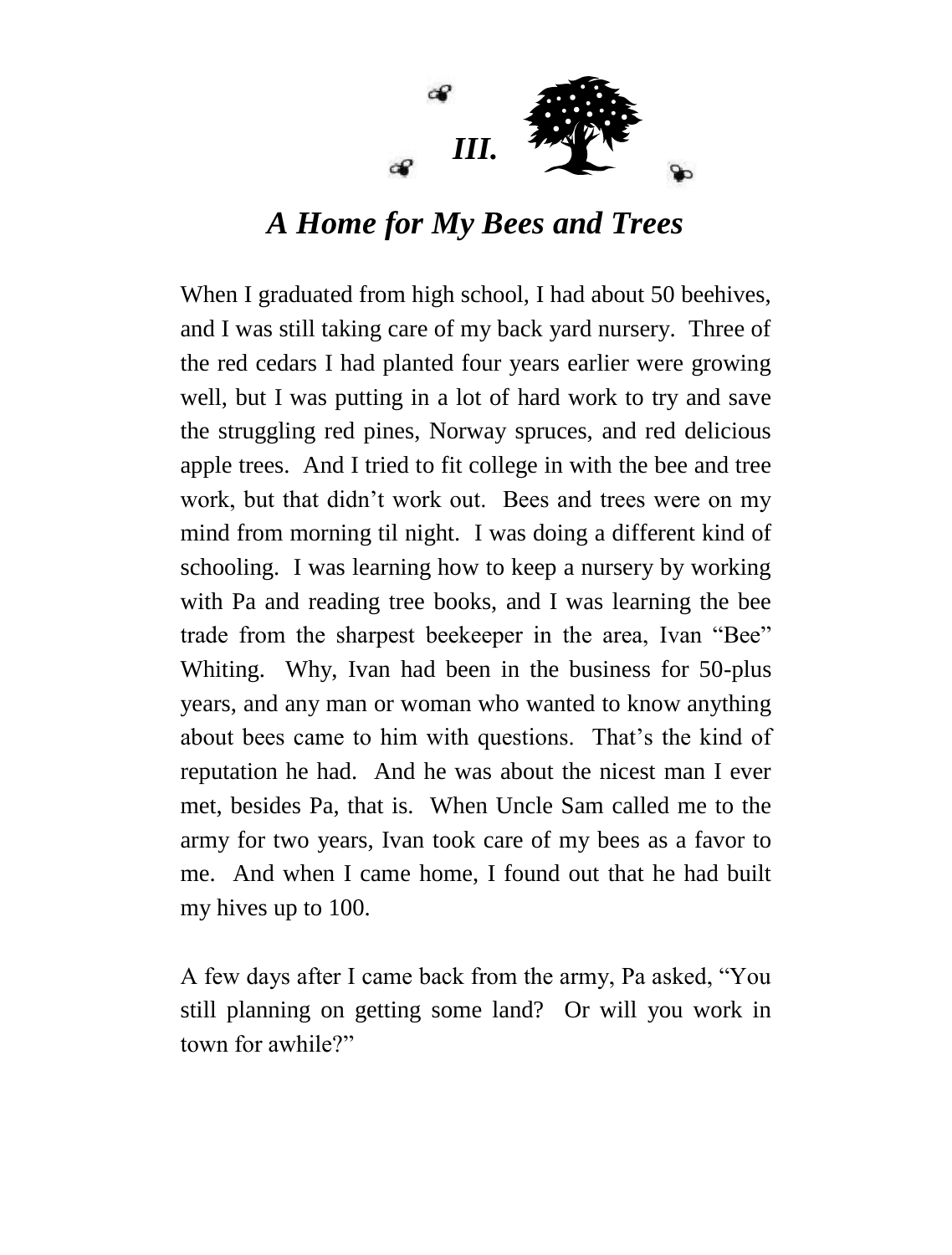Even as a young kid I knew that I didn't want to work for somebody else. I wanted my own business, do my own things, and make my own mistakes. During my army stint in Mannheim, Germany, all I could think about was buying some land to start up my own bee business and plant a home orchard and maybe a small nursery.

Pa put his hand on my shoulder. "Well?"

Ma was sitting on the couch mending the holes in my army socks. She looked up and smiled, waiting for my answer. I remember thinking how lucky I was to have her and Pa as my folks. Why, they never pushed me to do anything I wasn't interested in, but when I tried new ventures they were always there to help me. On a scale of one to ten, ten being the best, my folks were a twenty.

―I want to buy some land, Pa. I want to raise bees and get started on a home orchard."

It was a Saturday morning, late November of 1965. Pa liked to go for drives around the countryside on weekends, and so he suggested we all take a spin "just to look around." The three of us jumped into Pa's six-year-old Chevy Impala and drove north over the Illinois border into Wisconsin.

We headed west when we hit Wisconsin, and we didn't stop until we reached a little town called Blanchardville, 50 miles east of Dubuque, Iowa and 80 miles from home. We tracked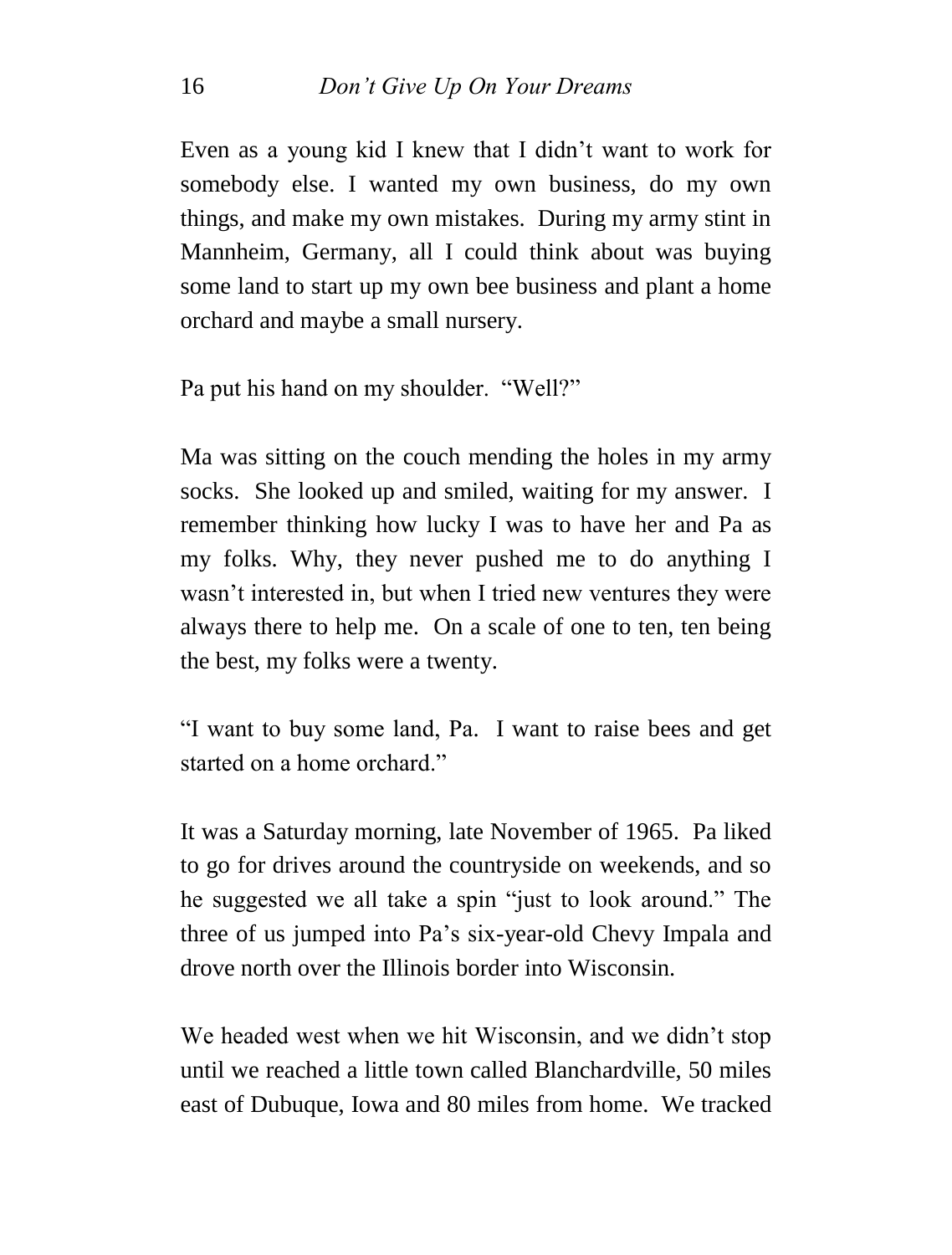down a land agent on Main Street, Tony something or other, and he took us out to look at forty acres set on a hill. When we reached the top of the hill, I saw miles and miles of rolling farmland and trees, and a sky so low I felt I could almost reach up and touch it. "Quite a view up here," I said. "I bet if I looked hard enough, I could see Lake Michigan."

The land agent said, "You know, this used to be an old military radar site back in the 1950s. For a few years or so, I think. I guess they figured it was a good place to be on the lookout for Russian planes or somethin'." Then he asked me if I wanted to see the house that went with the land. "It's across the road."

But I wasn't interested. I'd be spending most of my time outdoors tending to the beehives and the orchard. As long as I had a place to put a bed, that was fine with me. I looked over the land again, and started thinking about the best place to put a little house to store my beekeeping equipment and to extract honey. And where would I put the hives, plant the orchard, and maybe experiment with sequoias and other trees? Why, there would be so much to do…

"Owner was askin' \$7,000 a month ago," the land agent said to Pa. "But, he's lowered it to \$6,000."

Pa turned to me. "What do you think? Like the place?"

"Well, it's pretty neat, but I don't have \$6,000."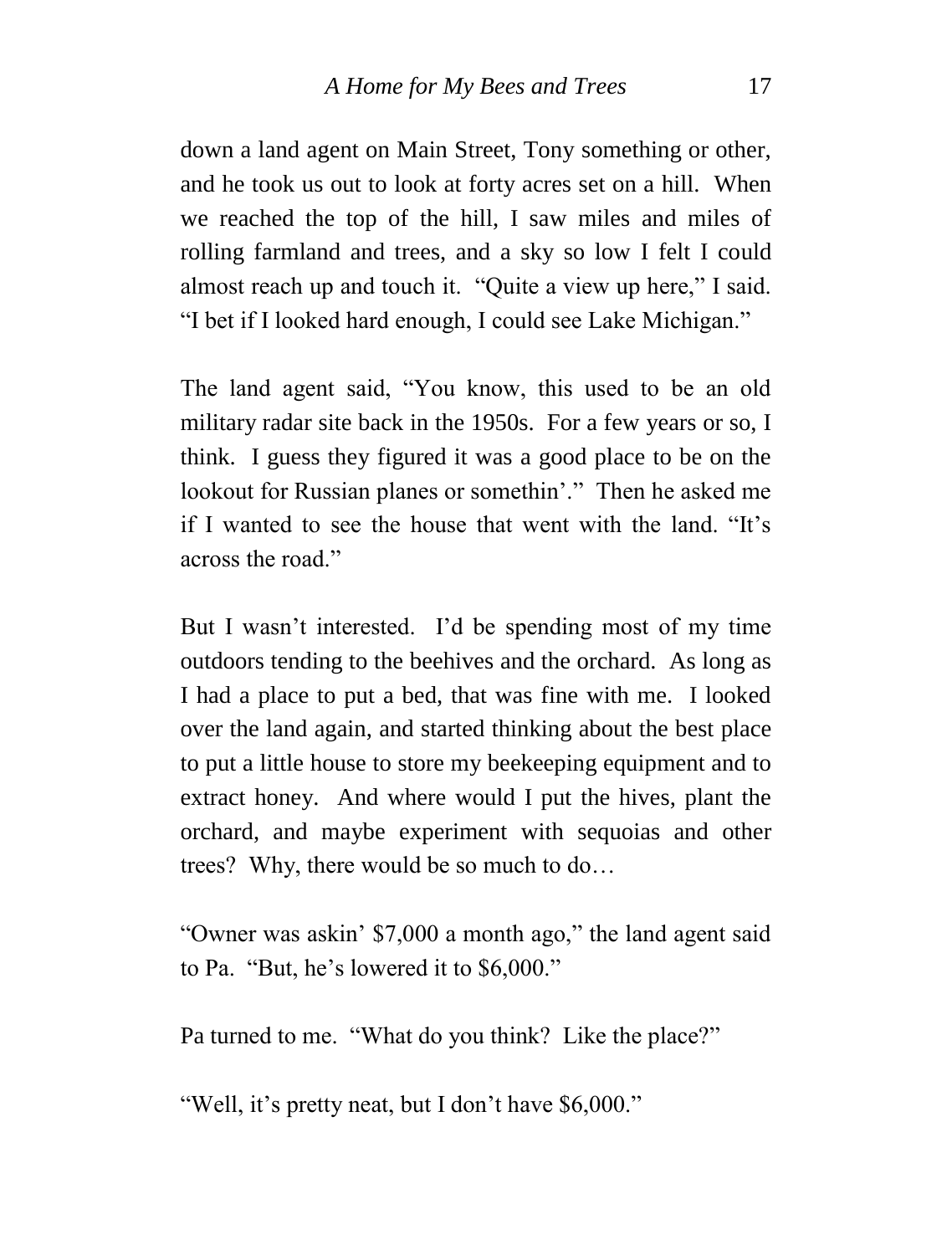Then Pa said something that astonished me. "Let's say Ma and I buy it, and you pay us back when you can." Pa had always told me not to have business dealings with relatives. I guess he was making an exception for me.

Pa signed the papers on my  $25<sup>th</sup>$  birthday, January 3, 1966. "Well, Larry, it's the real thing now."

The land agent added, "You know, beein' and treein' are about the most unpredictable things you could get into. As unpredictable as the weather."

Ivan had already warned me about the fickle nature of beekeeping. His favorite story was about the year one beekeeper extracted 200 pounds from each of his hives, while a fellow just 30 miles east of him extracted only five pounds per hive. "Can't be explained," said Ivan. "But I'd say one fellow was pretty darned lucky and the other was not."

Pa had always told me that there was no such thing as predictability. "That's kind of what makes life interesting. Makes a person want to get up in the morning."

I kept bees for almost 25 years, and I've had apples for nearly 40. And it's been unpredictability that's kept me excited most days.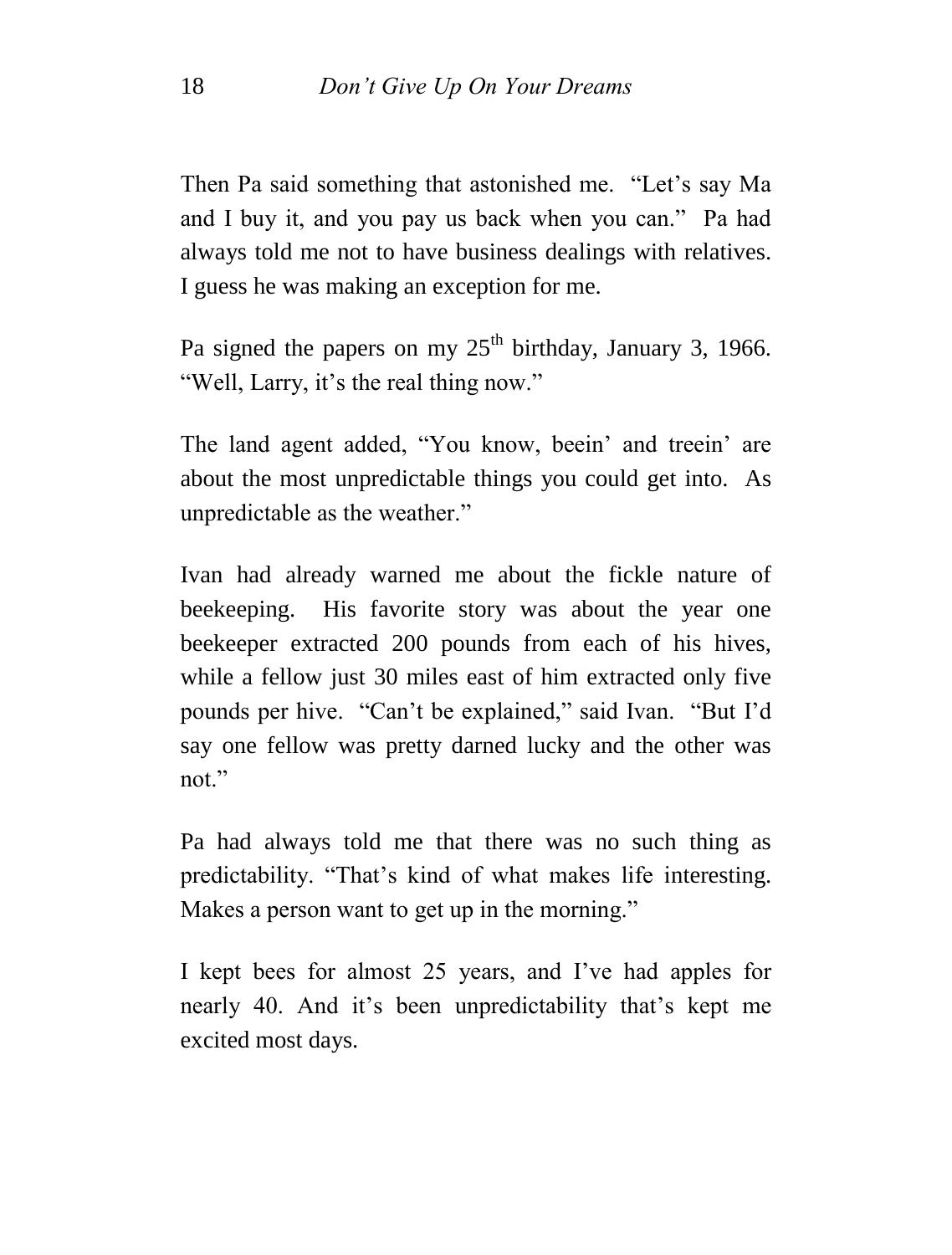

*Bee-ing and Tree-ing*

The first three years on the farm were fairly predictable, probably because I was mostly setting up shop. I stayed with the folks the first three winters so that I could keep working with Ivan to learn more tricks of the bee trade. When the weather warmed up, I'd move back to the farm to do my beekeeping and apple orchard work. It sure was nice to have the folks come up some weekends to help out.

The land was just about treeless back in 1966, so there was plenty of room to plant a home orchard. The folks and I worked side by side planting the trees, just 10 or 11, more than enough to keep Ma's applesauce jars and pie pans filled. Pa and I dug the holes, and Ma held the trees straight while we pushed the dirt back in. Then we all took turns watering them. We didn't talk much while we worked, but we sure smiled a lot and let out a considerable amount of sighs of pure satisfaction.

Once the trees were planted, the three of us placed the beehives around the 40 acres. I had over a hundred hives, so it took a bunch of weekends to get the job done. We had to make sure the hives were placed where high winds couldn't knock them over or heavy snows wouldn't bury them. I remember how exhilarating it was walking around with the folks and deciding on the best spots. I can still hear Ma's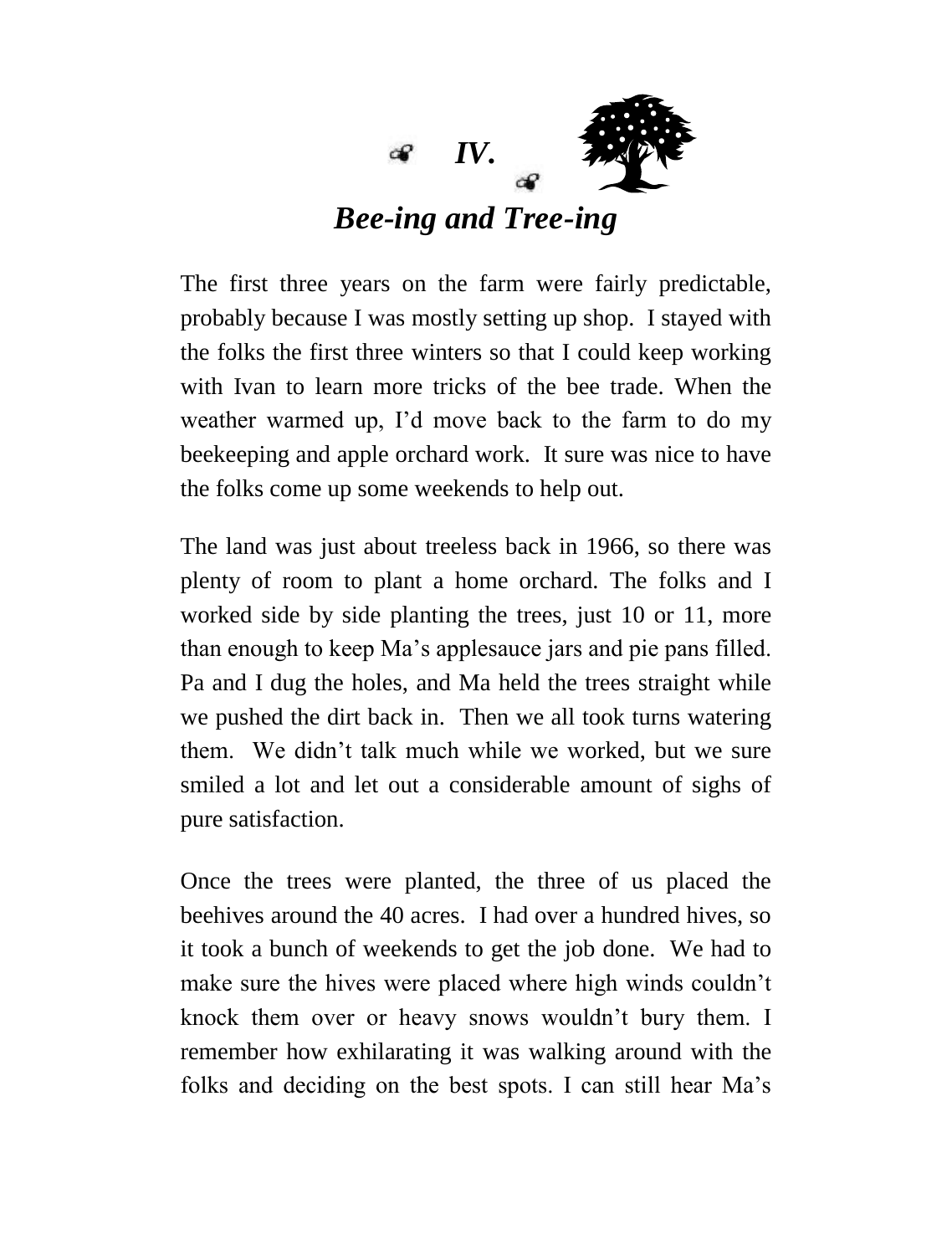voice calling from under some oak trees. "I found a few good places over here, Larry," and Pa's voice yelling from the opposite direction, "Got a nice spot over here." I could hardly keep up with the two of them.

There was a lot to do taking care of the bees and the home orchard, and I really had no business adding more work when I could hardly finish the jobs I already had. But, a year after we planted the home orchard, I came across an article in a tree nursery catalogue that made commercial apple growing seem like the easiest way to get rich. That sounded real interesting to me, doing something I loved and making some money, too. Oh, I didn't believe that there was any such thing as a sure and easy way to get rich. And I understood enough about the apple growing business to know that it was labor intensive and that anything from the weather to insects, animals, and disease could destroy a season's crop. Why, I almost lost the first trees the folks and I planted when deer got to them, and I had to spend money I didn't really have to buy electric fencing to keep them out. The only thing I could count on was the exhilaration I felt when I planted a young apple tree and watched it grow and bloom. Pure magic.

I knew it would take awhile to know if I had a chance to make even a fair income on growing apples, but I sure was excited about building up the orchard. And I was excited about all the honey I'd be extracting from my hives, too. Why, I even had big dreams of selling honey and apples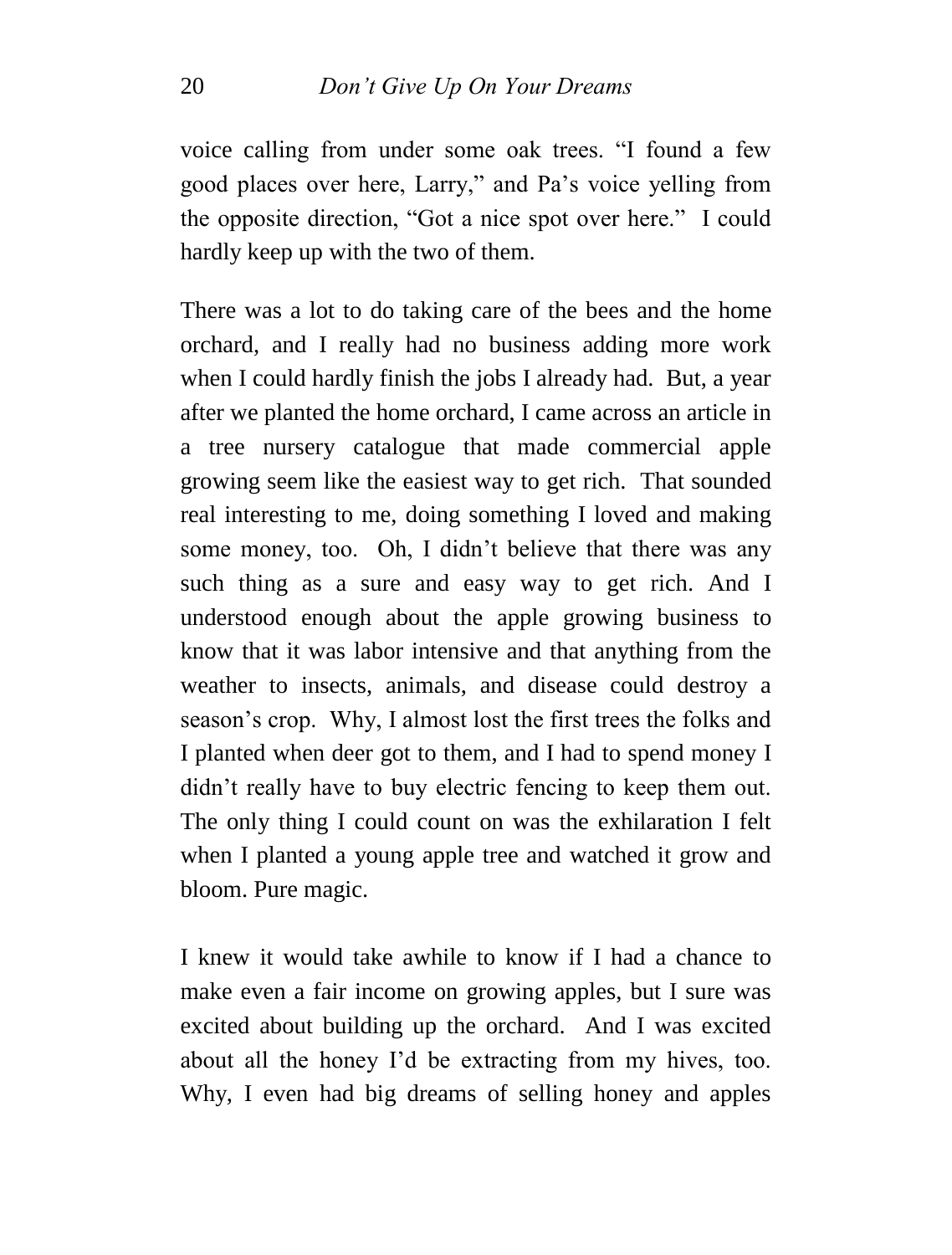from a big sales building I'd construct on the hill at the old radar site. I imagined a large room with plenty of space for the apples and honey, a little corner with a table, a few chairs, a pot of hot coffee, and some free apple samples. I wanted my customers to feel at home.

The winter of 1968, I ordered more apple trees, and when spring of 1969 came, my folks helped me put in 70 more, and a year later 110, my largest planting. I was going to the library regularly during this time, reading up on fruit orchards and such. There was no Ivan around to teach me about apples. One night I called Pa to tell him about *Modern Fruit Science by Dr. Norman Childers.* "It's the bible of fruit growers, Pa. Real interesting. I stayed up half the night reading it, and bought myself a copy today." Pa and I read that book so many times that we had to patch it up with scotch tape twice a year.

At the same time the trees were growing, the bees were buzzing and busy producing honey. I worried that I would never have enough honey for selling, but then one spring morning in 1969 I woke up about the same time as the bees stirred from their winter rest and said to myself, "This is it. I'm ready to start for real." And that's when old unpredictability set in. Why, I started out extracting anywhere from 30 to 60 pounds of honey per hive, and then a year came along that a whole bunch of the hives produced only three pounds each. I'm still scratching my head over that one. And the bees were fickle, too. Some days they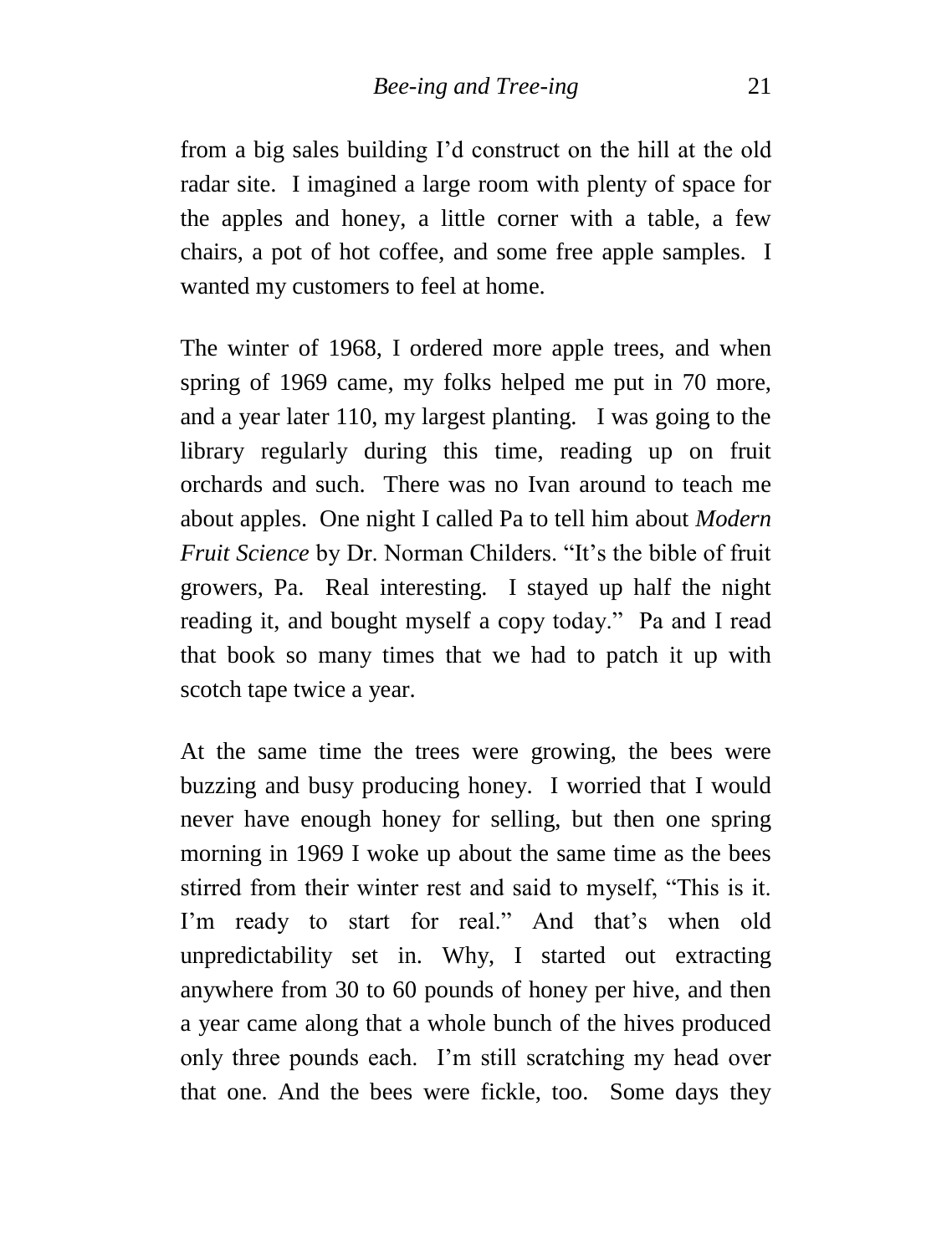were as sweet as could be, so I'd be more careless about putting on my bee equipment. Then a few days later, they'd be ornery and sting me every which way. When I complained to Pa about the bee stings, he'd laugh. "They're just reminding you that they're the boss." I was frustrated when these things happened, but I didn't feel real discouragement until the winter the mouse-proofing I put on the hives didn't work on thirty of them. Total destruction. I phoned Pa when I discovered the disaster, and he said, "Larry, don't worry. All of them weren't destroyed. Remember, there's always next year. Next year will be better<sup>"</sup>

Pa was right. A real disaster would have been losing all the hives. And, besides, sometimes there were things that happened that outweighed all the bad times. Why, there was 1973 when the price of honey tripled, from 14 cents a pound to 40-plus cents. Seems like there was a big demand for organic food and honey back then, not just here but all around the world. It was a record year for me. Why, I extracted 80,000 pounds of honey from about 600 hives. A lot of beekeepers took their fat checks and bought new automobiles and some fancy beekeeping gadgets. I thought about a new car, and I could have used a new gadget or two, but I followed Pa's advice about unpredictability. The first thing I did was to pay my folks the \$6,000 they had loaned me for the farm. I put the rest in the bank. Good thing I did, because the honey prices went downhill pretty quickly after the big bonanza.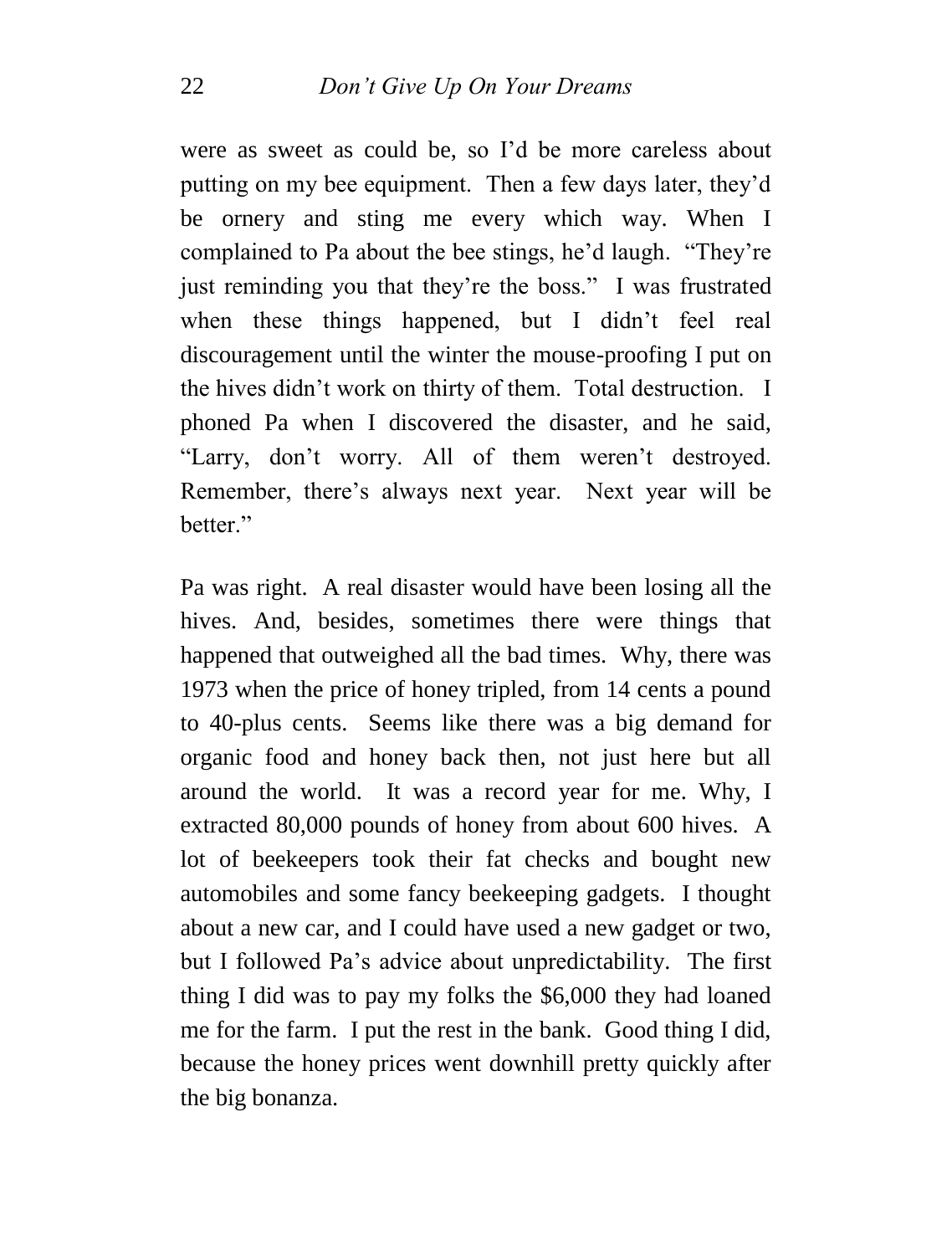Honey prices settled around 20 cents a pound for awhile, and I couldn't complain. I was making a modest living. And even when I had tough times with the business, when I wasn't quite sure how I'd pay the bills, I still considered myself the luckiest man in the world. I had the best folks in the world, my own farm, and the good fortune to work out in nature every day. Why, I hardly stepped inside the house some days. And it showed. The old house had the typical bachelor stamp on it. Unmade bed. Dirty dishes piled on the sink and table. Dust an inch deep. That sort of stuff. Oh, I'd clean up when I had to, but being outside with the bees and trees was more important to me.

Then in 1974, the apple business was getting pretty exciting. Why, it was time to harvest from the first trees we planted, and I was getting real hepped up about selling them at the Farmer's Market in Madison, Wisconsin. I heard that the market was held every Saturday morning on the Capitol Square during the harvest season. "Customers come by the hundreds," someone told me. "All you have to do is get there early, set up a table with your produce, and the customers come marching in."

Early for me was seven in the morning. I was no farmer. Rolling out of bed at four or five in the morning was not my style. I figured if I got ready the night before the market and packed a breakfast to eat during the one-hour drive, I'd be up and selling by 8:15 or so. That seemed early enough to me.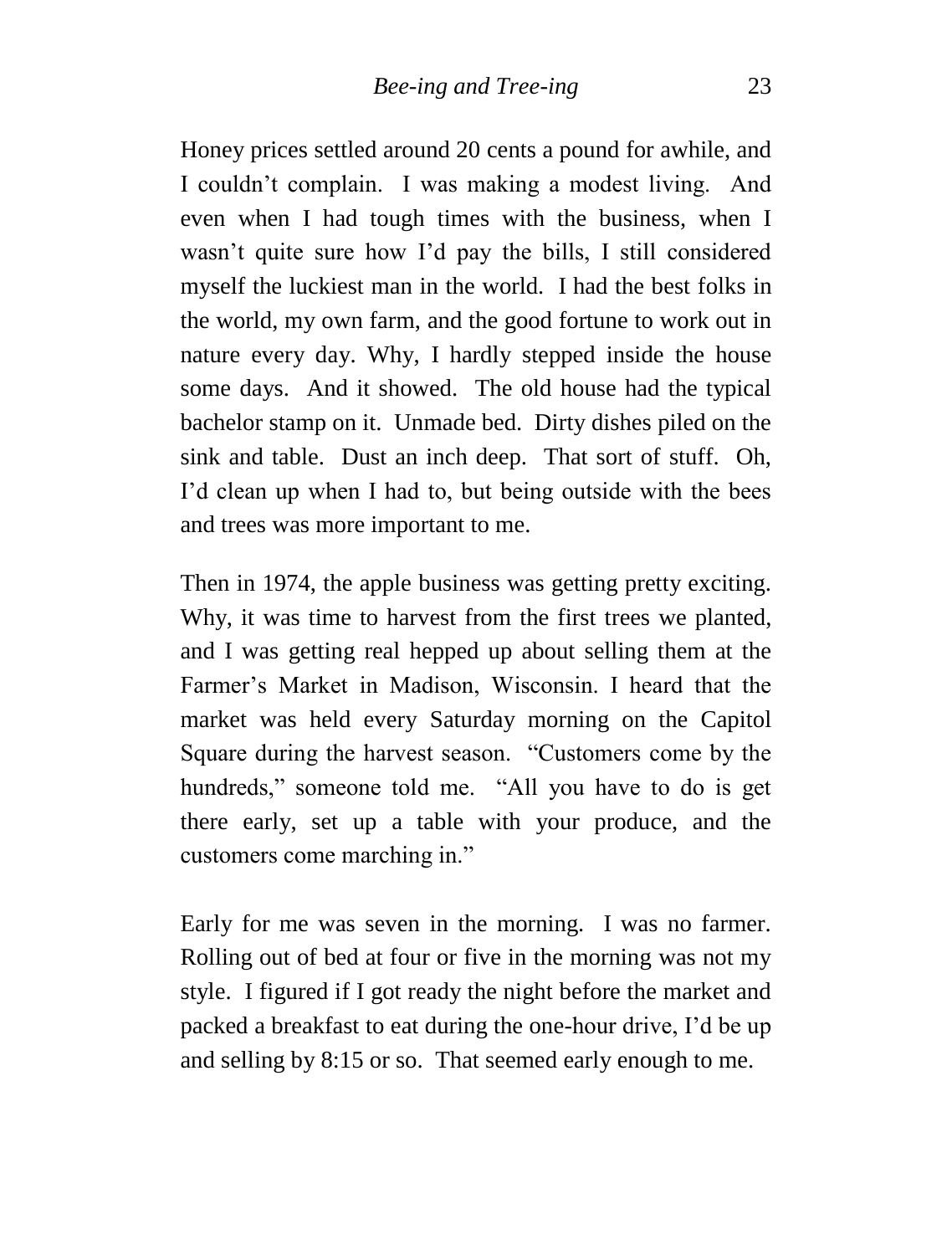The eve of my first farmer's market was a Friday in late September 1974, and I worked late into the evening, sorting through the four bushels I picked, mostly Paula Reds. I put aside any blemished apples and polished up the rest. I took care with each apple so that customers would feel that every piece of fruit was picked special for them. And I marked each bag of apples at a fair price, too. Oh, I was advised by some folks to jack up my prices, since locally grown produce was considered a specialty item. But I preferred to follow Pa's advice. "Both the buyer and the seller should get a good deal. And if you're the seller, always make sure your customer gets the better deal."

I went to bed around 11:00, and the excitement of selling my first apple harvest kept me awake most of the night. At 7:05 the next morning, I took out the back seat of my Ford Pinto so I would have plenty of room for the four bushels of apples and a card table. Then I hit the road and arrived on the square around 8:10. Plenty early, I thought. But the square was already buzzing with swarms of sellers and customers. One of the other sellers later told me that "early" meant 6:00 A.M. The market opened at 6:30 A.M. Why, folks who lived two and three hours away had to get up at two or three in the morning. By the time I parked my Pinto a few blocks away and brought my card table to mark my selling spot, it was 8:30. Then I hurried back to the Pinto to start bringing my apples. When I got back with the first bushel, a short man with red hair and a red beard was standing at my spot. "That your table, buddy? Gotta move it. This is my spot."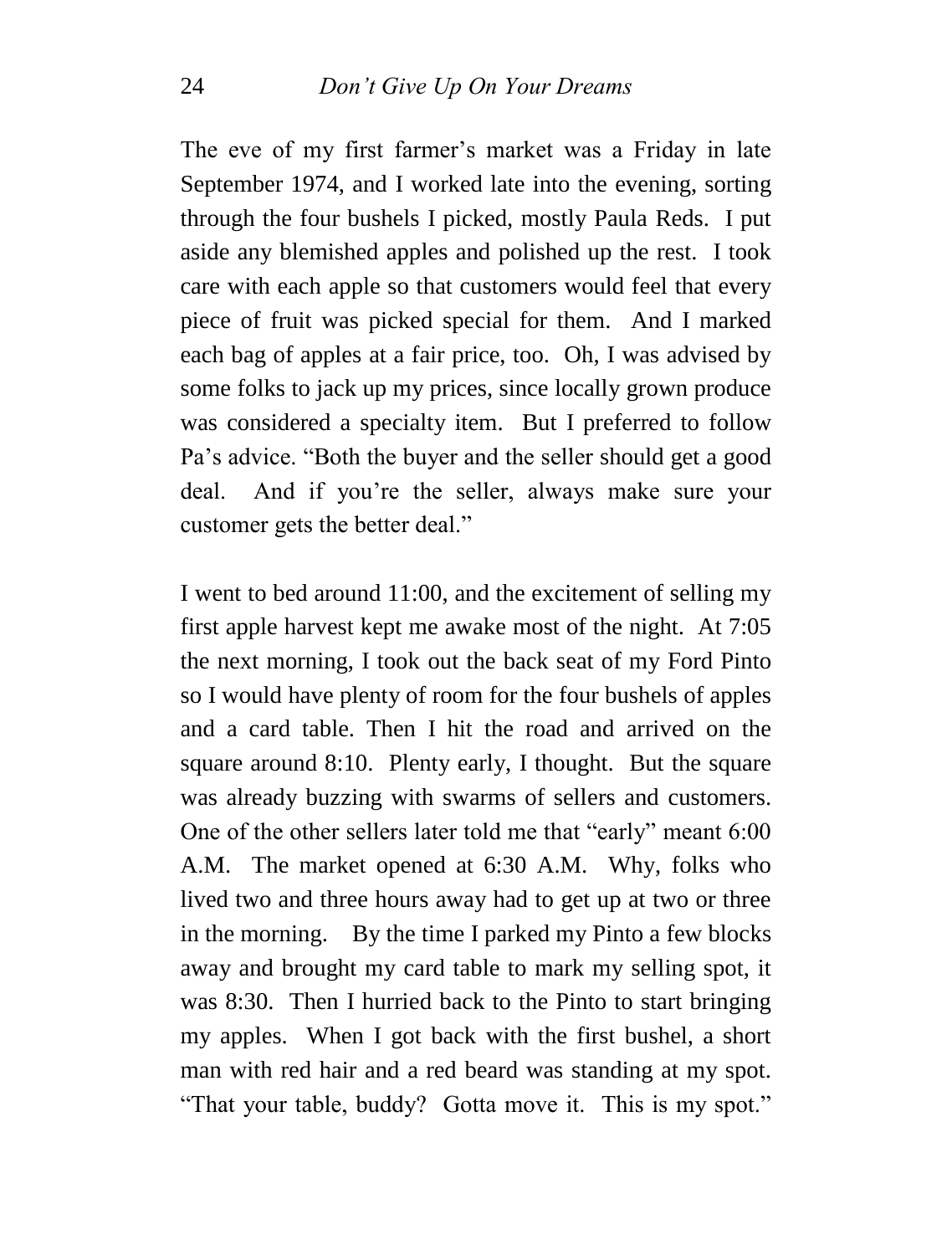He said it very matter-of-factly, waving his hands in the air as if shooing away a fly. I just stared at him, trying to figure out why he would take the spot when he knew it was mine. He must have thought I hadn't heard him because he raised his voice. "Gotta move the table! Find another place!" Why, his face got as red as his hair, and his hands were clenched so tight his knuckles were white. I kind of felt sorry for him. It looked like he wanted to fight over something as silly as who got where first. This kind of monkey doodling around wasn't my style, and so I dragged my table and apples to another place.

I stopped going to the Farmer's Market after a month. The apples sold well and I met a lot of real nice sellers there, no one like the red-headed bully. But it seemed hardly worth the hassle to do all that traveling and set-up when I was only a one-man operation. I needed every available minute to take care of the bees and the orchard. When I told my folks about my decision, Pa said, "If one thing doesn't work out, you can always try another." Then we tossed around a few ideas, and we all agreed it was worth me trying my own farmer's market at the top of the driveway by the house, kind of a self-service market. That way, folks could come by anytime to buy apples and honey, and I didn't have to be there. I got started with a sheet of plywood on a few cement blocks, and then I built an eight-by-ten foot shed on skids. I put a few shelves on the walls, put in a few windows and a door, and set an empty coffee can on a shelf below the south window. Why, all folks had to do was open the coffee can lid and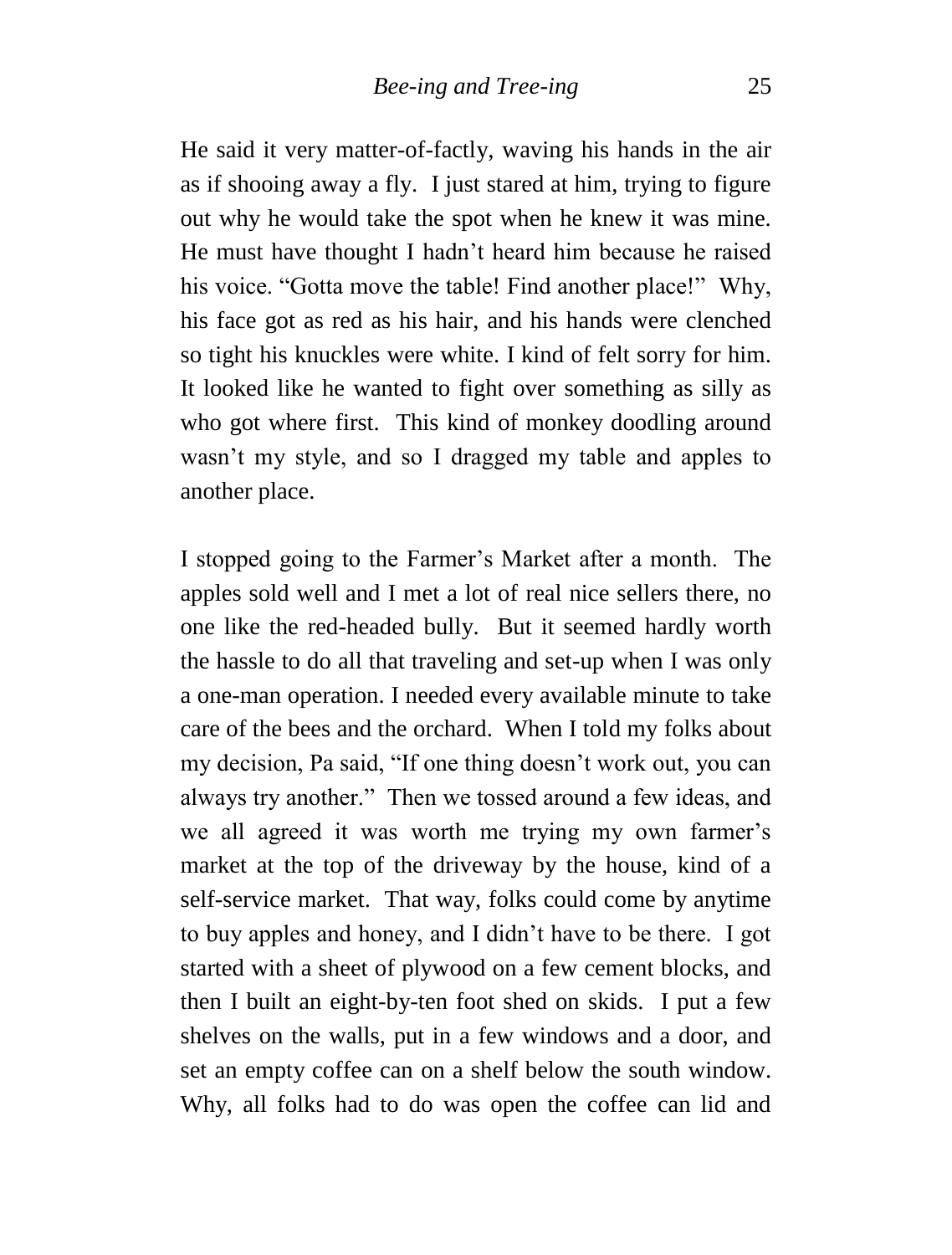drop in their money for the apples and honey they bought. A real simple operation. I sold out of that shed for 20 years, and I made a pretty fair income from that coffee can cash register. And as far as I know, nobody ever tinkered with the money.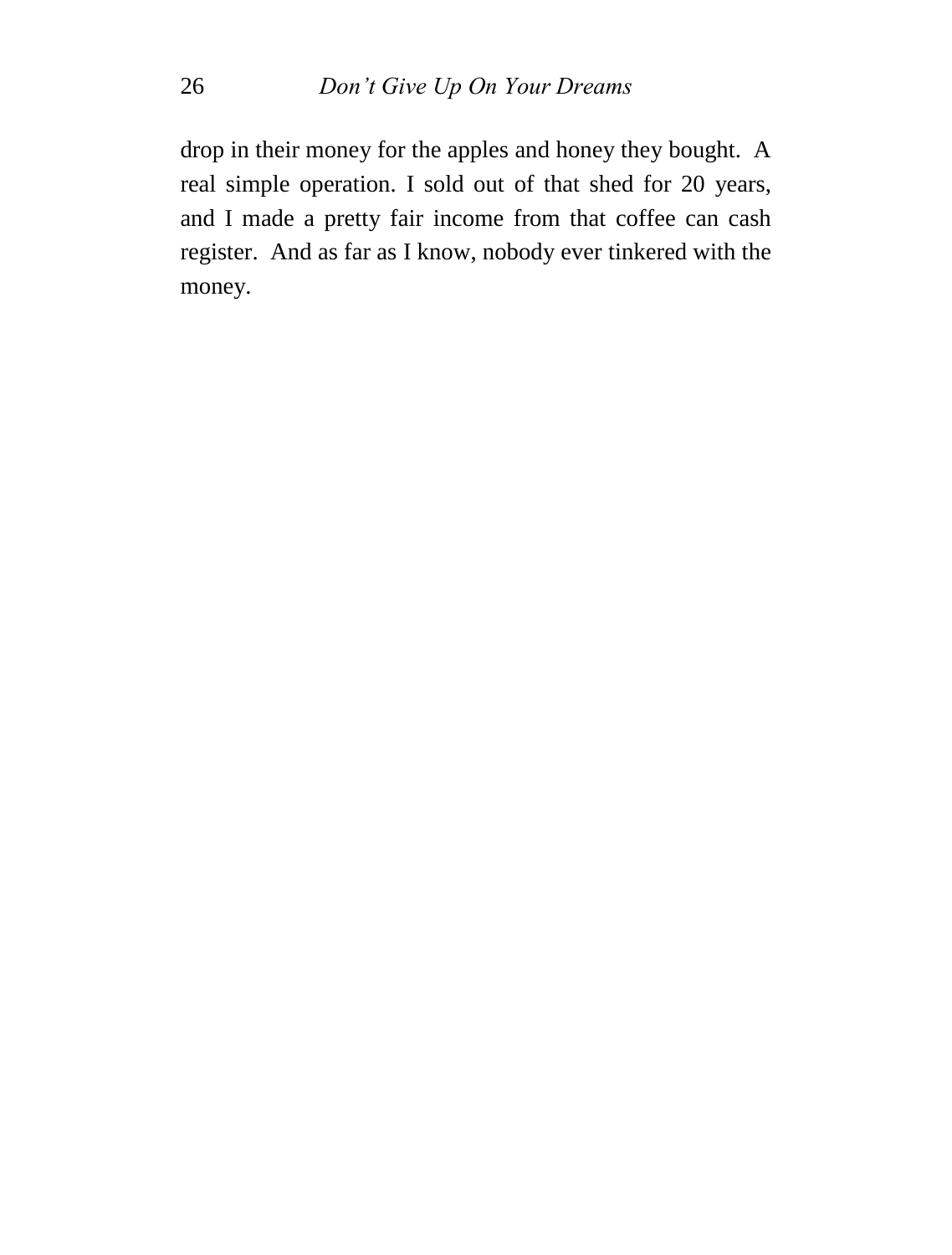*V.*

# *♥ ♥ Letting Go and Holding On*

During the two decades I ran the roadside stand, my dream of building a large sales building got stronger as my apple harvests and honey production increased. Why, I'd stay up late many nights drawing plans for the inside of the building and puzzling over where the building should be. All I needed to put the dream into reality was money. I saved what I could, but there was always some sort of emergency that came up and I'd have to dip into my savings. The folks and I had a grand time reviewing my plans every year and deciding on the best location for the building.

"How close to the road you figure you want to be?" Pa would say.

"Twenty yards or thereabouts," I'd say. "Right about here." Then I'd take his hand and point to the exact spot.

In 1986, the bee and apple businesses were going fairly well. Why, I even thought that one day I'd be an old beekeeping veteran, just like Ivan. I know I made a few mistakes along the way, like making more hives and planting more trees than one man can handle. Oh, the work always got done but not always on time. It helped to have the folks working with me when they could, and I guess I could have hired a part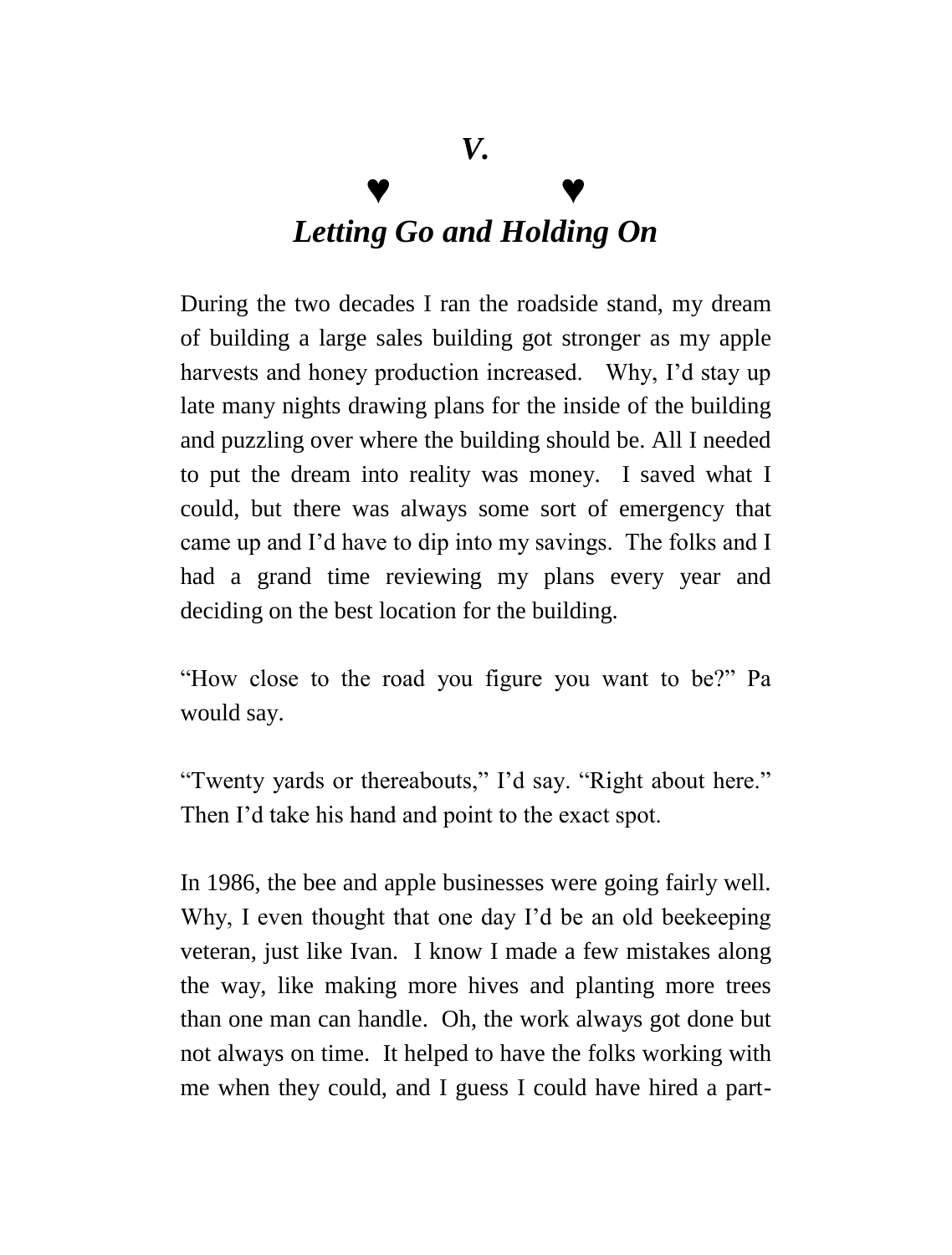timer or two. But, I figured if I did that, we'd get to gassing too much, and the work wouldn't get done anyway. When I told Pa about this, he said, "Well, think about it, Larry. You might want to try one part-timer and see how it goes." Before I had a chance to think about it, unpredictability hit hard.

It was a hot and humid July day in 1986. Pa and I were walking to a stand of oak trees to check on some hives, and I noticed that he was walking slower than usual. I stayed in step with him, and when I turned to look at him, I saw that his skin was yellowish. I passed the water thermos to him. "You okay, Pa?"

"Sure. Just a little tired." He opened the thermos and took a few swallows of water. Then he looked around the pasture, took a deep breath, and put his hand on my shoulder. "Don't give up on your dreams, Larry. Your bees and trees are going good, and you'll have enough money one of these days to build your sales building." Then his voice lowered to a whisper. "Your Ma and I are sure looking forward to helping you build it."

Two weeks later, Ma phoned me. "Can you come home for the weekend, Larry? Your Pa's real sick."

"The flu, Ma?"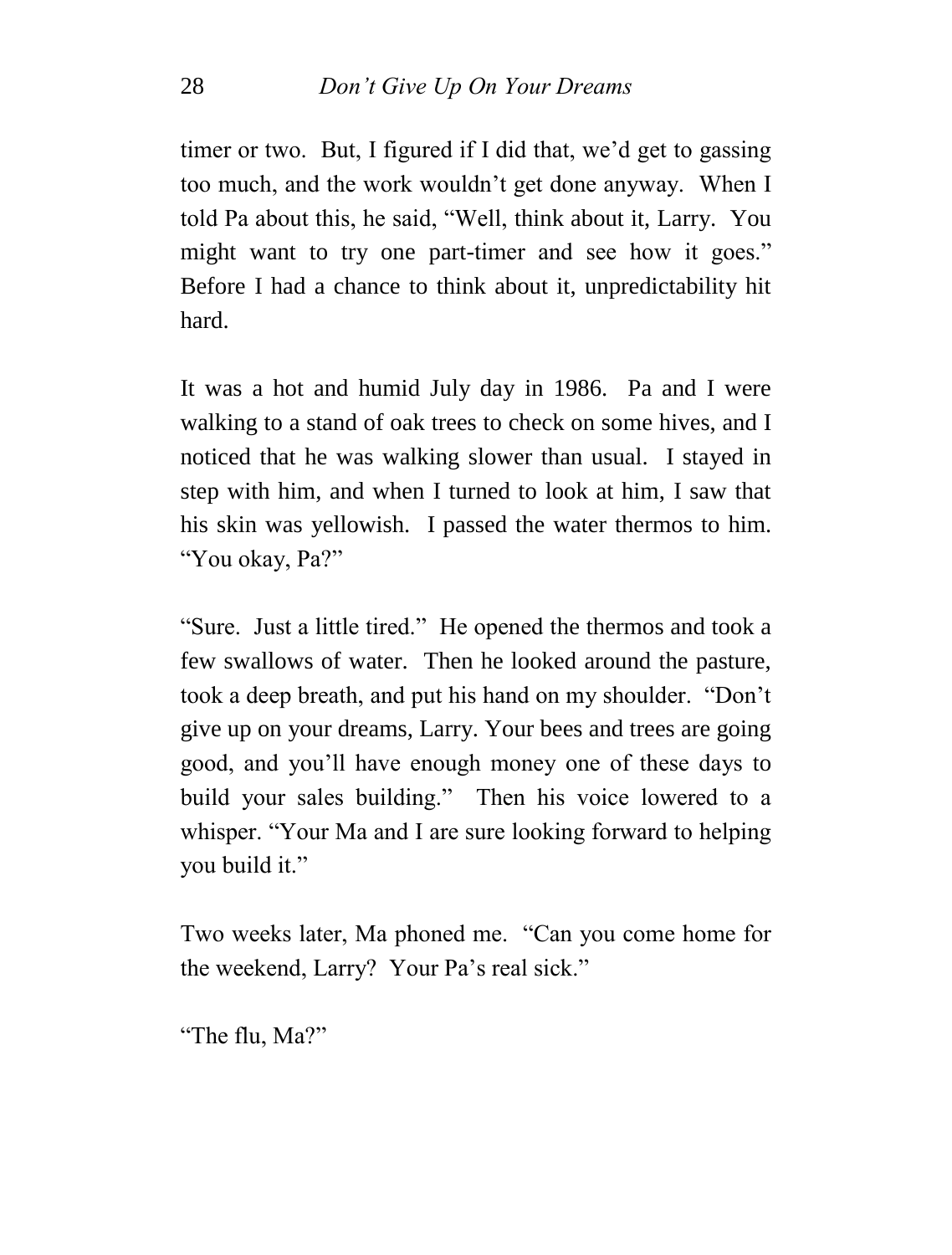"No, his liver. That's why his skin is yellow." Ma choked up for a minute. "They think it's cancer."

And it was.

We buried Pa four months later.

I don't remember much about those four months. I guess I tried to keep myself real busy so I wouldn't think about life without Pa. But I do remember sitting with him a few nights before he died and holding his hand.

Right before he fell asleep, he squeezed my hand. "Larry, don't let go of what makes you happy. No matter what."

After Pa died, Ma moved to the same town in Wisconsin where some of her brothers and sisters lived, about 25 miles from the farm. She came up to the farm often, and she'd go out in the orchard with me and pick apples to make her applesauce and pies for the year. I can't explain how empty the orchard seemed without Pa there beside us. Ma and I didn't talk much about him not being there. I guess we just dealt with him being gone by keeping ourselves busy.

I've often wondered what Pa would have said in 1988, just two years after he died, when I noticed the bees were acting funny, kind of moving slowly and dying off more quickly. I did some investigating and found out that there was some sort of bee mite attacking hives all over the country. Seems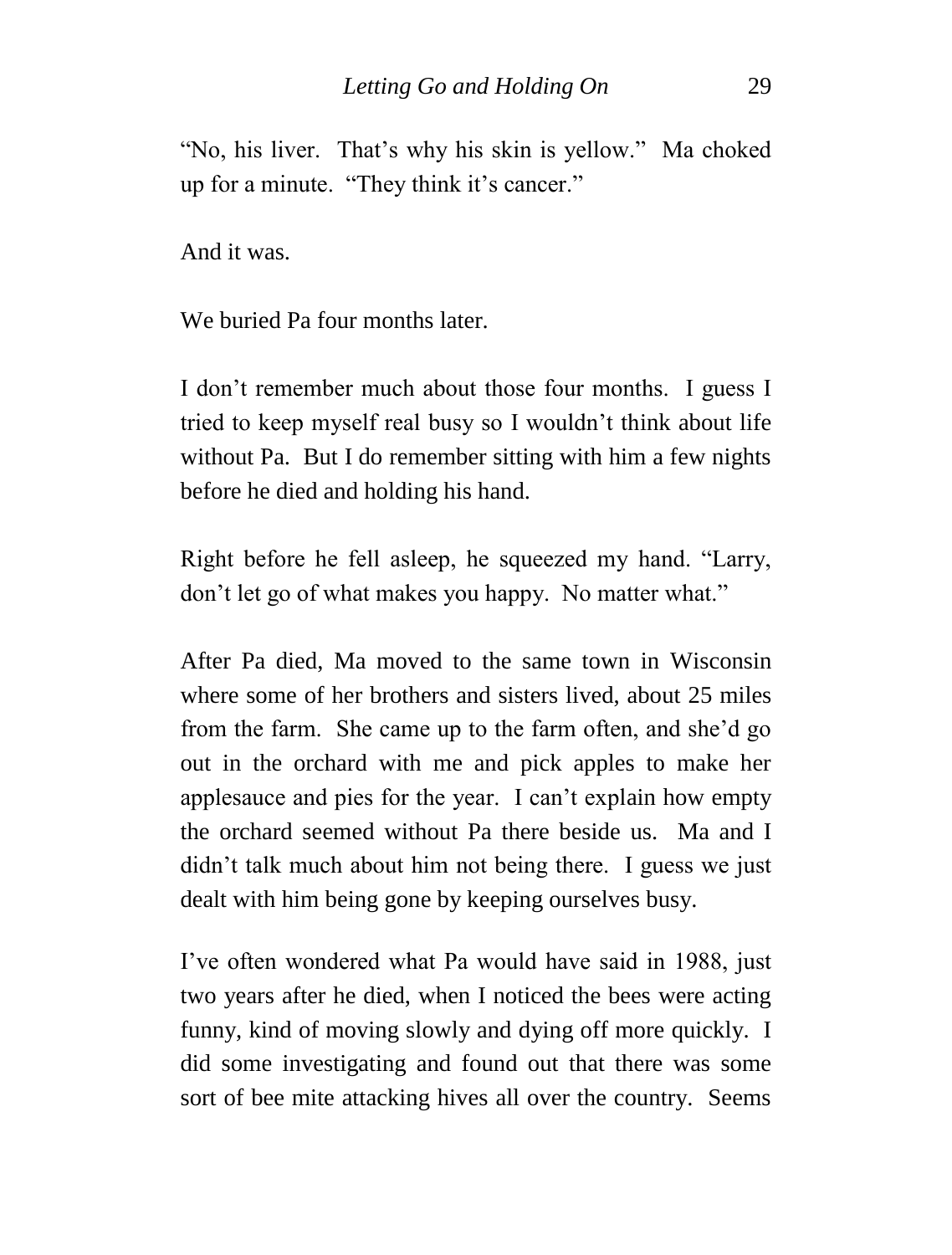that these microscopic parasites were first detected at a commercial beekeeping company in Weslaco, Texas in 1984. They attacked a bee's tracheal system, and pretty much killed the bee. Within a year, the mites had reached seventeen or so states, and by 1988 they found their way to my bee farm.

I tried a pesticide that was supposed to help, but that didn't work. I guess by the time I realized what was going on, it was too late to do anything about it. I felt helpless and discouraged as I watched my 600 hives go to nothing over three years time.

By 1991, I was down to my last beehive. Ma came to visit one day in early summer, and I remember her standing next to me in the honey house and asking, "Sure you don't want to start over?" And I knew from the way she was looking at me, her brown eyes staring straight into mine, that this was what Pa would have wanted, to help me start over with the bees.

I put my arm around Ma. "I'm sure." Then I explained to her that it would cost too much to start over. My old equipment was pretty much used up, and the new gadgets would be expensive. "But, don't worry, I still have the orchard."

I was so down in the dumps about the bees that I didn't notice that Ma's skin was turning the same yellow Pa's had when he was sick.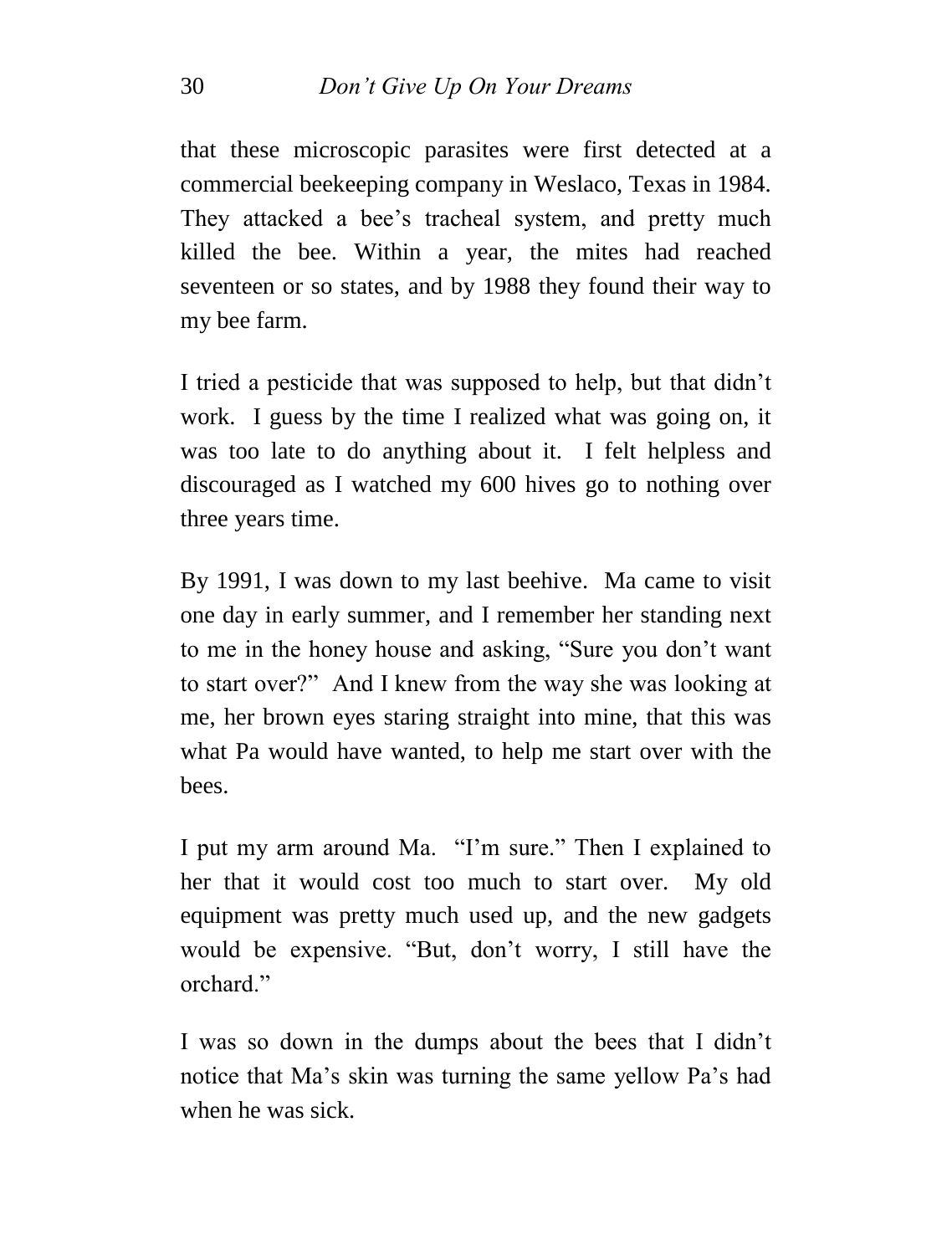A few weeks later, Ma phoned and said, "It looks like I caught the same liver cancer your Pa had. But I think I'll be okay. There's a new treatment out that should help."

But it didn't.

I buried Ma four months later.

When Ma was dying and I was traveling almost daily between the farm and her house, she worried that I might give up on my idea of a new sales building. Why, she'd be lying in her bed, too weak to eat or sit up, and she'd be fussing over me. "Larry, remember what Pa always told you," she'd say. "Don't give up on your dreams."

A month after Ma died, I was standing on the hill at the spot Pa and I had last marked for the sales building. In my left hand was a sheet of paper with the building plans, and in my right hand was an inheritance check that Ma had left for me, a little more than enough to start buying lumber and other supplies for the building. I always thought that my folks had just enough money to live a fairly comfortable life and that when they were gone the money was gone, too. And that was fine with me. That's the way it should be.

I dug my feet into the dirt on the sales building spot, and I knew my folks would be there with me as I poured every drop of cement, nailed in every piece of lumber, and put up